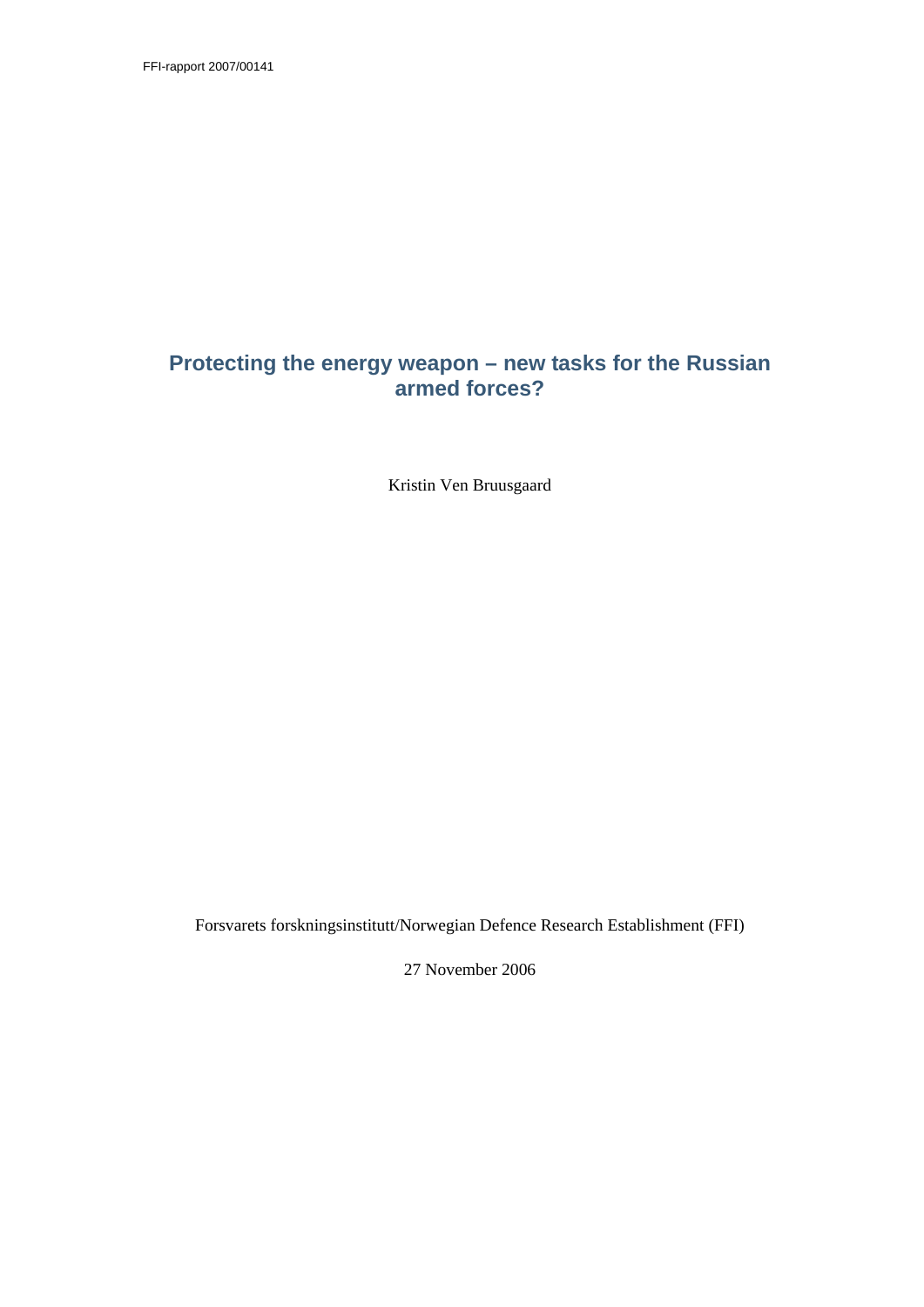FFI-rapport 2007/00141

1010

ISBN 978-82-464-1115-6

# **Keywords**

Russland

Energisikkerhet

Kritisk infrastruktur

Væpnede styrker

# **Approved by**

Tor Bukkvoll Project manager Espen Berg-Knutsen Director of Research Jan Erik Torp Director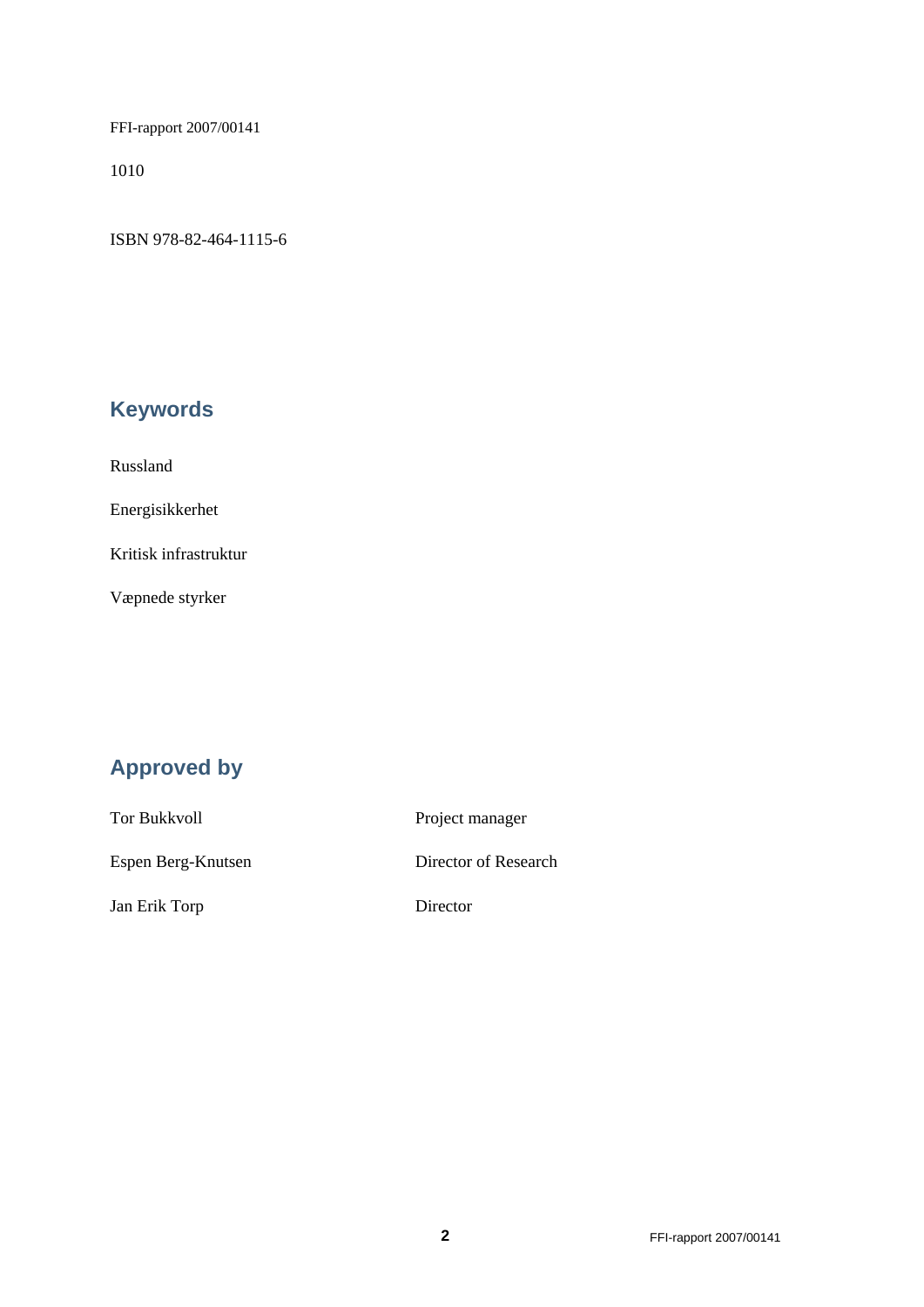# **Sammendrag**

Energieksport er Russlands viktigste inntektskilde i dag. Eksport av olje og gass utgjør samtidig et våpen Russland villig bruker i sitt forhold til andre stater. Russisk utenriks- og innenrikspolitikk har i økende grad fokusert på energisikkerhet. Energisikkerhet, som for mange betyr sikker tilgang til olje og gass, betyr i russisk sammenheng sikker levering av hydrokarboner til verdensmarkedet. For at Russland sikkert skal kunne levere petroleumsprodukter i fremtiden må landet bedre beskytte sin energiinfrastruktur enn hva som i dag er tilfelle. Denne rapportens formål er å undersøke i hvilken grad dette er en oppgave for de russiske væpnede styrker i fremtiden.

Rapporten viser at russisk doktrine er uklar omkring hvordan energisikkerhet skal oppnås. Denne uklarheten har ført til at kritisk infrastruktur i dag beskyttes av ulike deler av de væpnede styrkene, og på ulikt vis. Rapporten analyserer de ulike sikkerhetsstrukturene og i hvilken grad de har påtatt seg slike oppdrag, for å finne ut hva praksis er i dag. Rapporten tar for seg de regulære væpnede styrkene, FSB (den statlige sikkerhetstjenesten), MVD (Innenriksstyrkene), "Transnefteprodukt" og den regionale kollektive sikkerhetsorganisasjonen CSTO. Funnene viser at alle disse tjenestene allerede er involvert i sikring av energiinfrastruktur. Det finnes imidlertid ingen klar arbeidsdeling mellom de ulike strukturene, grunnet mangelen på doktrine omkring hvordan infrastrukturen skal sikres.

En rekke faktorer påvirker hvordan russisk energiinfrastruktur blir beskyttet i dag. Den første er hvilken vekt den russiske presidenten tillegger "energivåpenet". Dette våpenet vil bli viktigere for det russiske lederskapet ettersom russisk eksport av olje og gass øker i fremtiden.

En annen faktor er dobbelhatting mellom petroleumsindustrien og sikkerhetsstrukturene, noe som har blitt meget vanlig i Putins Russland. Dette har ført til at de statlige sikkerhetsstrukturer er et naturlig sted å henvende seg dersom væpnede tjenester er ønsket i petroleumsindustrien. Statlig eierskap i petroleumsindustrien legitimerer bruk av statlige sikkerhetstjenester for å sikre infrastruktur i denne bransjen.

Trusselnivået vil også være avgjørende for hva slags beskyttelse som er nødvendig. Dette vil også avgjøre om ny doktrine eller nye prosedyrer for sikring er nødvendig. De væpnede styrkenes egen innstilling til samarbeid er også avgjørende; deler av den russiske flåten nyter allerede godt av samarbeid med Gazprom og andre. Synergieffekter av samarbeid kan få de væpnede styrkene selv til å søke ut dette feltet som en lukrativ bransje med nye og spennende oppgaver.

Disse faktorene vil avgjøre i hvilken grad russiske væpnede styrker vil sikre russisk energiinfrastruktur i fremtiden. Rapporten viser at sannsynligheten for at dette vil bli en stor og viktig oppgave for de fremtidige russiske væpnede styrker er stor.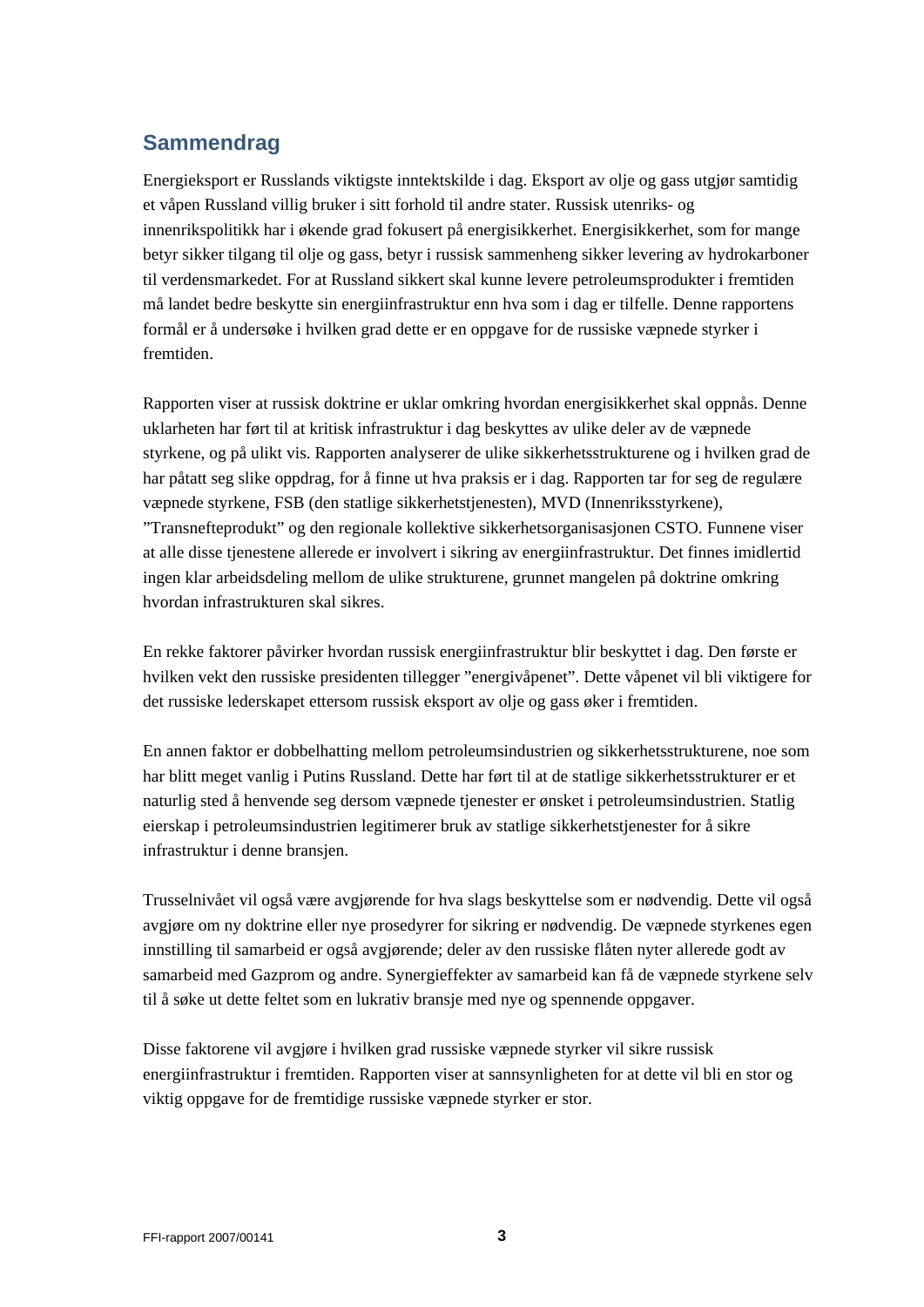## **English summary**

Energy has become Russia's most important source of income, and a favoured tool in Russian foreign policy. As the G8 meeting in June 2006 showed, energy security is one of Moscow's main priorities when it comes to both domestic and foreign policies. Energy security, in the case of Russia, means security of demand, rather than security of supply. In order to secure the uninterrupted flow of energy in the future, Russian energy infrastructure will need a higher level of protection than it has today. The focus of this report is to clarify to what extent the armed forces will provide this security. This issue ties in with the overall aim of the FFI project "Russia's use of armed force", which seeks to clarify how Russia under Putin uses armed force.

The report shows that the doctrinal provisions for how Russia is to ensure her energy security are unclear, at best. The unclear legislation has led to an *ad hoc* protection of strategic energy infrastructure, conducted by the various Russian security agencies. The report explores what tasks and procedures the different agencies have in terms of providing energy security. It looks at the Armed Forces, the FSB (Federal security service), the MVD (Interior Ministry), the company "Transnefteprodukt", and the regional security organisation CSTO (Collective Security Treaty Organisation). The findings show that all these organisations are capable of securing Russian energy infrastructure, and that they do it on a case to case basis, rather than as part of a consistent and clearly formulated policy.

A number of factors determine to what extent the agencies take on these tasks. The first factor is the importance of the energy tool for the Russian leadership. The report argues that this tool will become more important in the future, as energy exports soar, and accordingly will probably the protection of this tool become equally important.

The intertwining interests of the political and industrial elites, especially in the hydrocarbon sector, facilitate the use of state structures for energy security provision. FSB and "Gazprom" interaction makes cooperation in the security sphere more feasible, and state ownership in the energy sector makes other state structures a natural resource pool for armed services.

The level of threats to energy infrastructure in Russia will also determine what level of protection is necessary. Threats from foreign or domestic actors determine what is currently being done, and whether new doctrines are necessary to meet future threats. The armed structures' own attitudes are also determining; the Navy is already reaping benefits from cooperating with the hydrocarbon industry.

In sum, these and a number of other factors explored in the report will determine the extent to which Russian armed forces will be involved in securing energy infrastructure in the future. Chances are that this is a growing task for the future armed forces of the Russian Federation.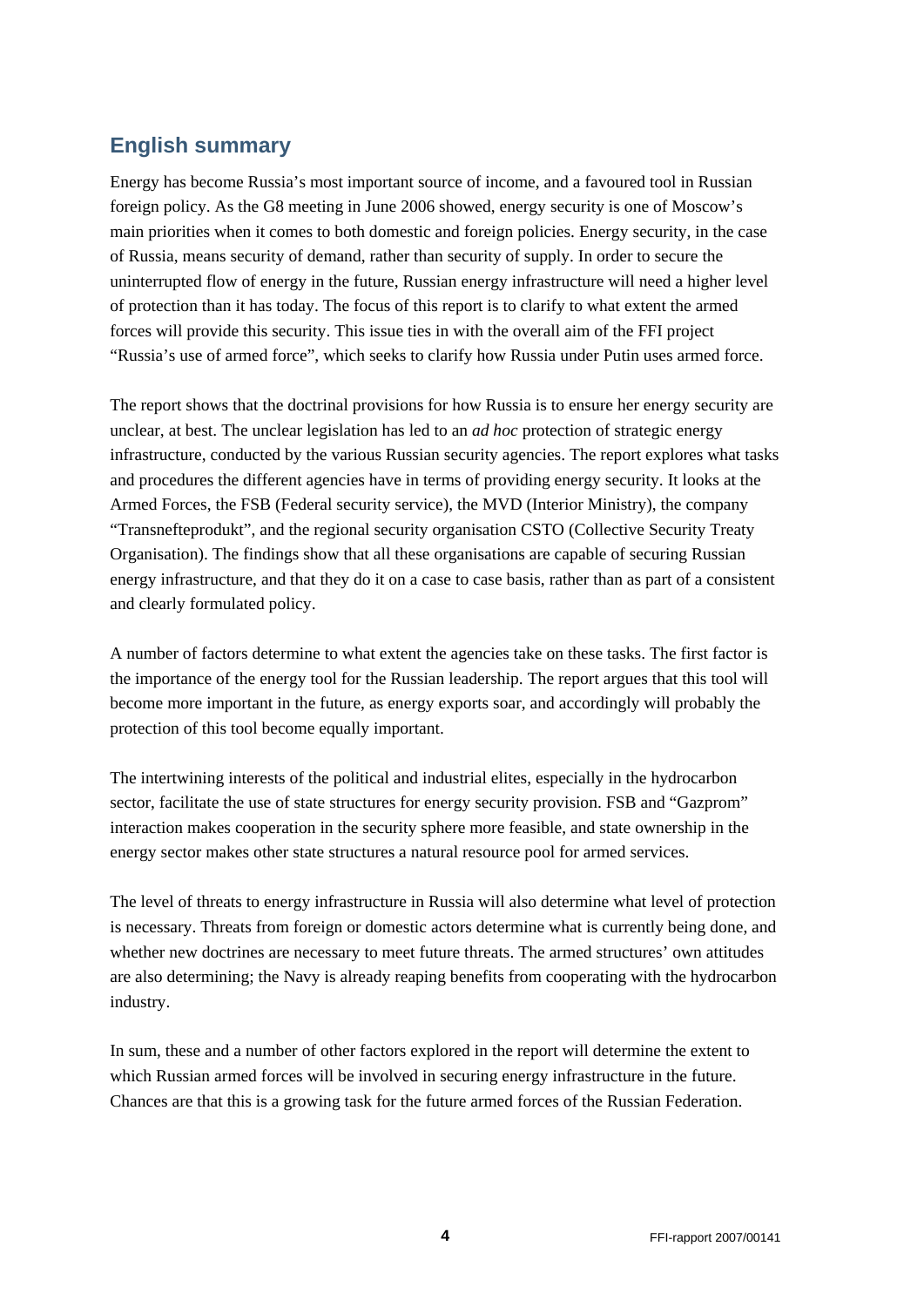# **Contents**

|                         | <b>Preface</b>                                     | 6              |
|-------------------------|----------------------------------------------------|----------------|
| 1                       | <b>Introduction</b>                                | $\overline{7}$ |
| 1.1                     | <b>Definitions</b>                                 | $\overline{7}$ |
| $\overline{\mathbf{2}}$ | Threats against energy infrastructure              | 7              |
| 2.1                     | The Russian energy infrastructure                  | 9              |
| 2.2                     | Threats to the Russian energy infrastructure       | 10             |
| 2.2.1                   | State-level threats                                | 10             |
| 2.2.2                   | Asymmetrical threats                               | 11             |
| 2.2.3                   | Domestic threats                                   | 12             |
| 3                       | <b>The Russian National Security Doctrine</b>      | 13             |
| 4                       | <b>Current practice</b>                            | 15             |
| 4.1                     | The conventional armed forces                      | 16             |
| 4.1.1                   | New tasks for the Russian Navy                     | 18             |
| 4.2                     | Transneft / Transnefteprodukt                      | 20             |
| 4.3                     | Gazprom/ Unified Gas Transportation System (UGS)   | 22             |
| 4.4                     | The FSB                                            | 23             |
| 4.5                     | <b>MVD</b>                                         | 25             |
| 4.6                     | <b>CSTO</b>                                        | 26             |
| 5                       | <b>Determining factors for future developments</b> | 28             |
|                         | <b>References</b>                                  | 32             |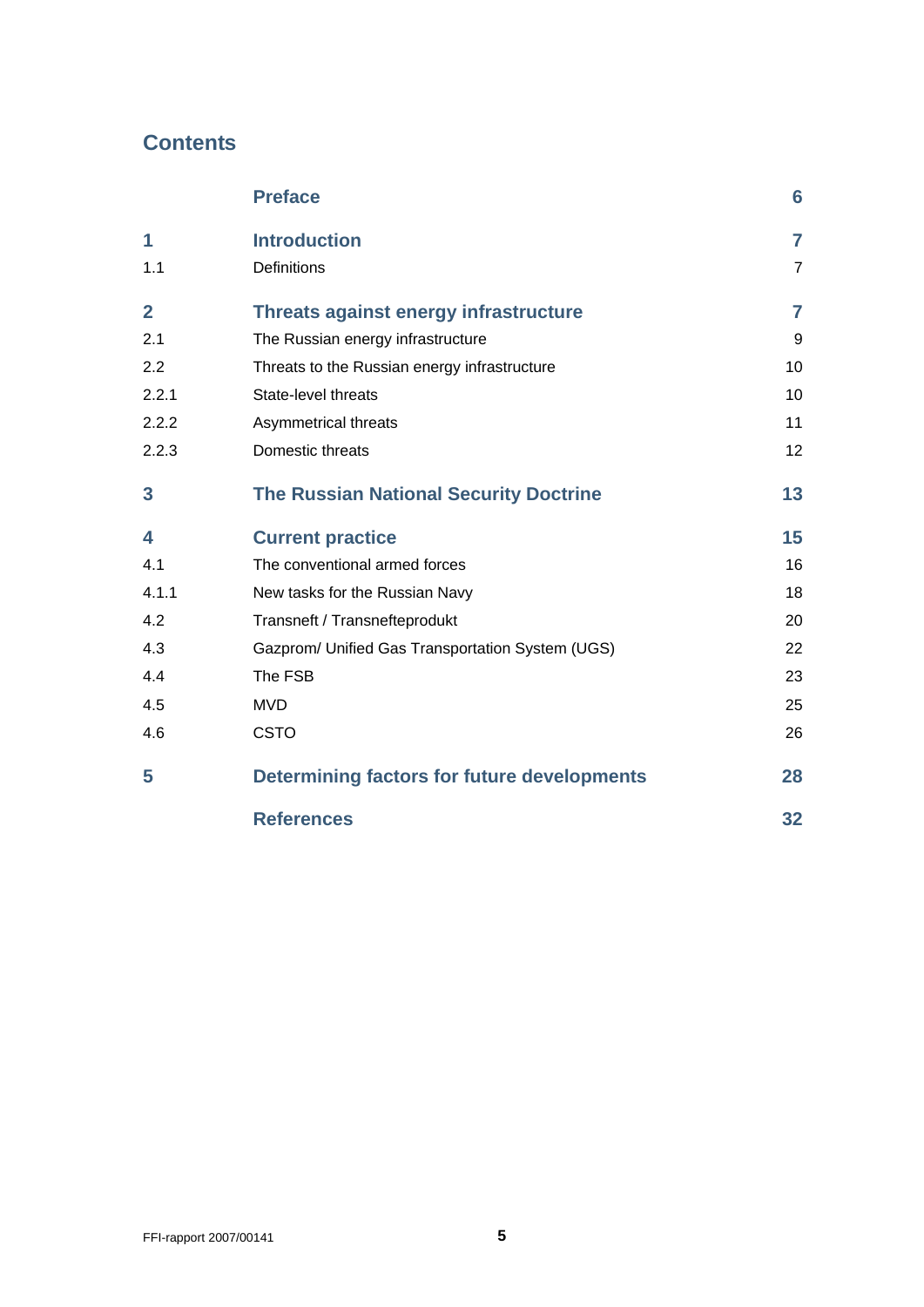## <span id="page-5-0"></span>**Preface**

This report has been written as part of the FFI project "Russia's use of military force". The project seeks to identify how and why Russia under Putin uses military force, and how Russian military doctrine is developing.

The growing importance of energy to Russia is the prime trigger for this report, as the author wanted to explore what consequences this focus on energy is having and might have for the Armed Forces of the Russian Federation. This development has consequences for Norwegian security, at least in a regional perspective. The Russian Fleet is increasingly becoming engaged in energy security, also in the Barents Sea region. The increased activity of the Northern Fleet in the exploration, exploitation and transportation of hydrocarbons influences the Norwegian room for manoeuvre in the Barents Sea region. To Norway, it is important to be aware of the key developments in this region, in order to better meet future challenges. Energy security and the use of armed force toward this end is one element in this development.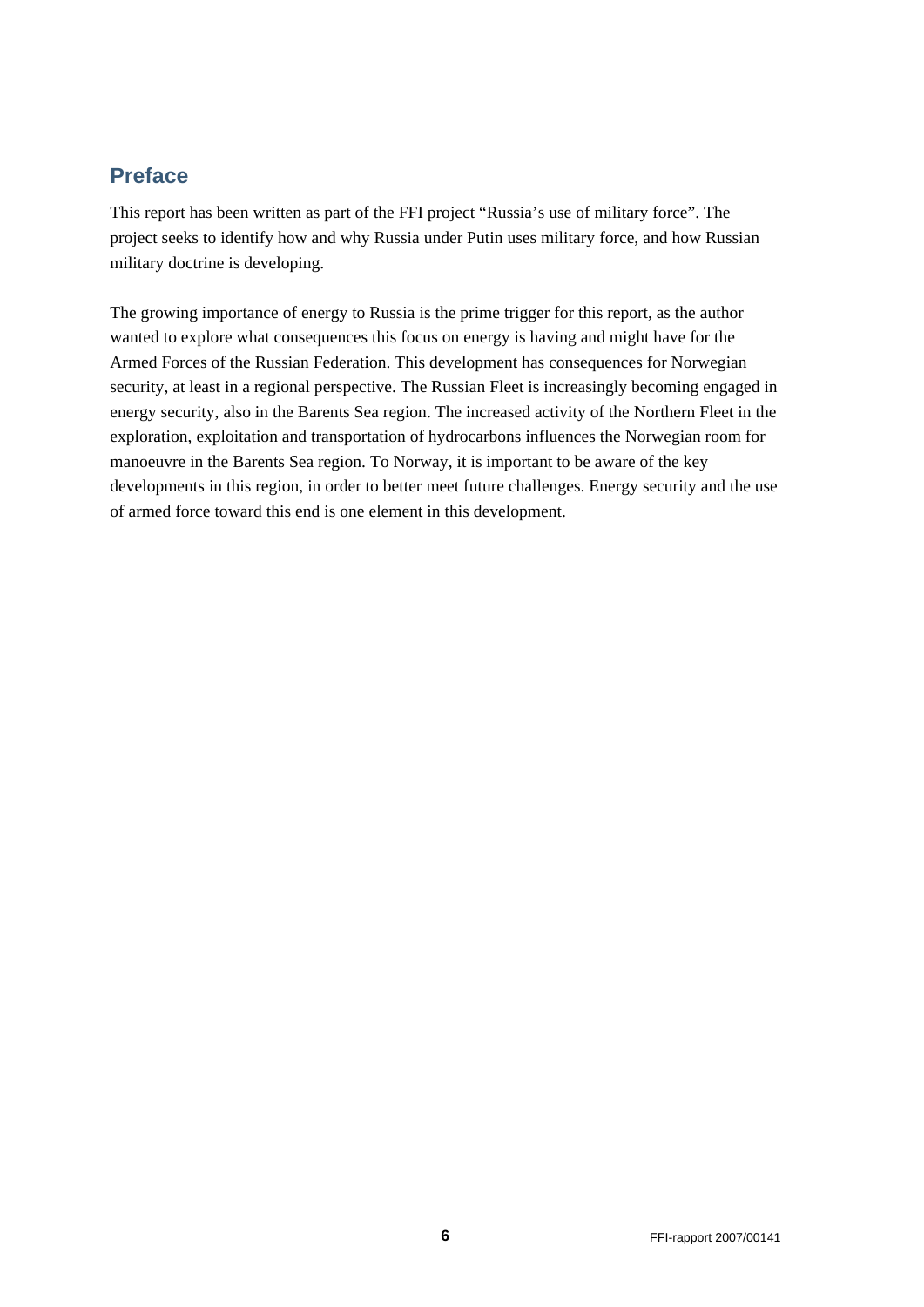## <span id="page-6-0"></span>**1 Introduction**

Russia is the world's largest gas exporter and the world's second largest oil exporter.[1] The increasingly important position as an energy supplier is seen as the key to Russia's great power status. The current and future role of the security structures in securing this infrastructure will be the subject of this report.

The paper will firstly elaborate on why protecting energy infrastructure is important in Russia, perhaps more so than in other countries. Secondly, the threats to this infrastructure will be discussed, to establish what tasks have to be fulfilled in order to protect this infrastructure. The main part of the report will expand on how Russia meets these threats, i.e. with the use of what means and based on what doctrine. Finally, the report will conclude that there is no clear doctrine in Russia that explains how energy infrastructure is to be secured. However, an *ad hoc* division of labour is emerging between the security structures in terms of securing energy infrastructure, and a number of factors will determine how this labour is divided. Unless more clear guidelines for how to provide energy security emerges, this *ad hoc* labour division will continue to define Russian energy security in the future.

## **1.1 Definitions**

The focus of this study will be on *oil and gas infrastructure*. Thus, the discussion will not touch on infrastructure such as nuclear power plants, conventional electricity plants etc. The findings can, however, be extended to the protection of other types of energy infrastructure. The choice of oil and gas infrastructure has been made because of the significance of this sector to the Russian economy. As will become apparent, the oil and gas pipeline systems are operated through two different companies. However, when the report comments on the differing agencies that engage in the task of securing pipelines, this will include both oil and gas pipelines.

The study will use the term "state security structures" to describe the armed agencies herein analysed, i.e. the Armed Forces, the FSB, MVD and the regional organisation CSTO. The reference is to the armed branches of these structures, hence the term "security structures".

# **2 Threats against energy infrastructure**

In a world increasingly dependent on energy, access to hydrocarbons has become a vital national security issue for most developed countries. Security of critical energy infrastructure has been devoted much attention, especially in the aftermath of 9/11, when thinking on national security skewed toward terrorist threats. There have been 41 known attacks on energy infrastructure in Russia in the period [1](#page-6-1)999-2006.<sup>1</sup> The actual number of attacks is probably significantly higher.

l

<span id="page-6-1"></span> $<sup>1</sup>$  See Table 2.2. and chapter 2.2.3.</sup>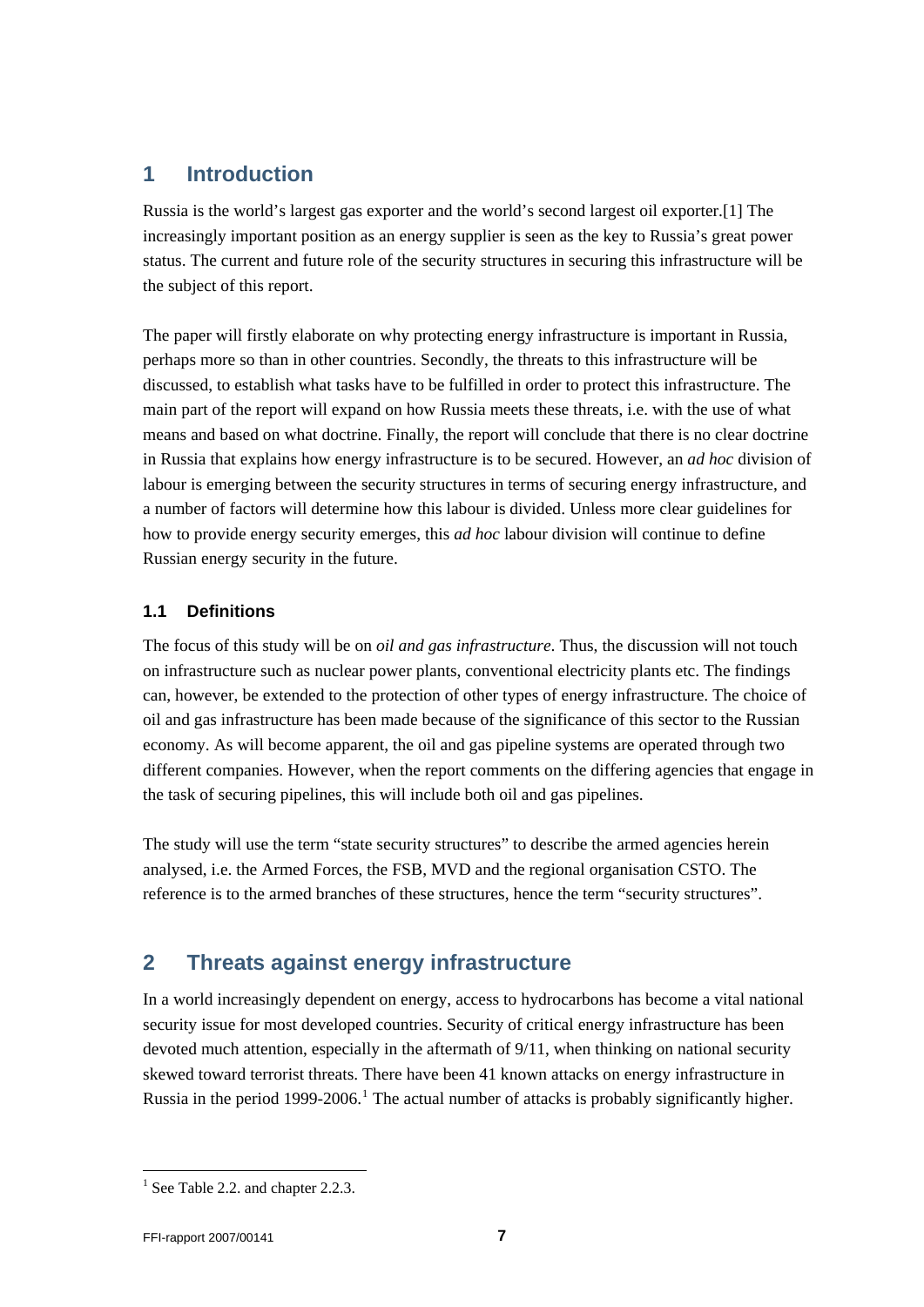Many countries have devoted large resources to the securing of critical energy infrastructure. Today, several hundred U.S. Special Forces advisers are training and aiding Georgian armed forces in securing Georgian pipelines. [2;3] The Baku-Tbilisi-Ceyhan pipeline, the first pipeline to carry Caspian oil to European markets avoiding Russian territory, was subject to much political haggling, and focus on security of this pipeline bordered on the extreme. US troops are partly responsible for the security of the pipeline, which runs through Azerbaijan, Georgia and Turkey. In June 2004, these three countries initiated an anti-terrorism command post exercise as a part of their enhanced focus on pipeline security in the region.[4;5] Azerbaijan has created 8 regional armed units, whose sole mission is to protect export pipelines.[6] The Bush administration is also engaged in securing energy infrastructure in its own hemisphere, by aiding Colombian armed forces with protecting the Caño-Limon pipeline.[7] This pipeline, which is the most frequently attacked pipeline in the world, was out of function 266 out of 365 days in 2001 and the approximate losses were \$600 million.[8] The Caño-Limon pipeline, often called "the flute", shows that attacks on energy infrastructure can have grave consequences for local or regional economies.

The most popular infrastructure target for terrorists and insurgents is energy pipelines, through which about 40 per cent of the world's oil, and most of the world's gas, flows. Pipelines are easily sabotaged and difficult to protect.[9] In addition, conflicts make pipelines more viable to attack. Iraqi pipelines, oil installations and oil personnel have been subject to 366 attacks since the onset of the war in Iraq.[10] Paul Bremner, the US administrator in Baghdad in 2003, said that in that year, Iraq was losing US \$7 million a day as a result of pipeline attacks.[11] The most obvious way to increase pipeline security is to deploy security forces along their perimeters and in critical installations. In the case of Iraq, some 14 000 private security guards have been deployed to protect the energy infrastructure of that country.<sup>[2](#page-7-0)</sup>

The NATO leadership has identified energy security provision as one of the Alliance's main tasks for the future. The issue of how to provide energy security for the member countries was raised at NATO's Riga summit in November last year.<sup>[3](#page-7-1)</sup> SACEUR General James Jones has pointed out that NATOs Strategic Concept from 1999 contains an emphasis on and provisions for further development of an alliance capability to deal with the issue of energy security. He has highlighted a number of areas where the alliance could provide energy security for alliance members and other countries.[12] Paul Gallis of the US Congressional Research Service claims that a political role for NATO in energy security seems likely, and the allies have begun discussions with Bahrain, Qatar, Kuwait, and the United Arab Emirates to develop practical cooperation in the security field. NATO's Partnership for Peace (PfP) countries might try and involve NATO in strengthening their energy security, the prime example being Georgia.[13] As international relations are increasingly influenced by energy politics, providing security for energy infrastructure is likely to become a task for the armed forces of states and alliances in the future.

-

<span id="page-7-0"></span><sup>&</sup>lt;sup>2</sup> These days, the number one task for private security contractors in Iraq. Ref. Luft, G.: op. cit. <sup>3</sup> A france to 28 11.06

<span id="page-7-1"></span> $3$  Aftenposten 28.11.06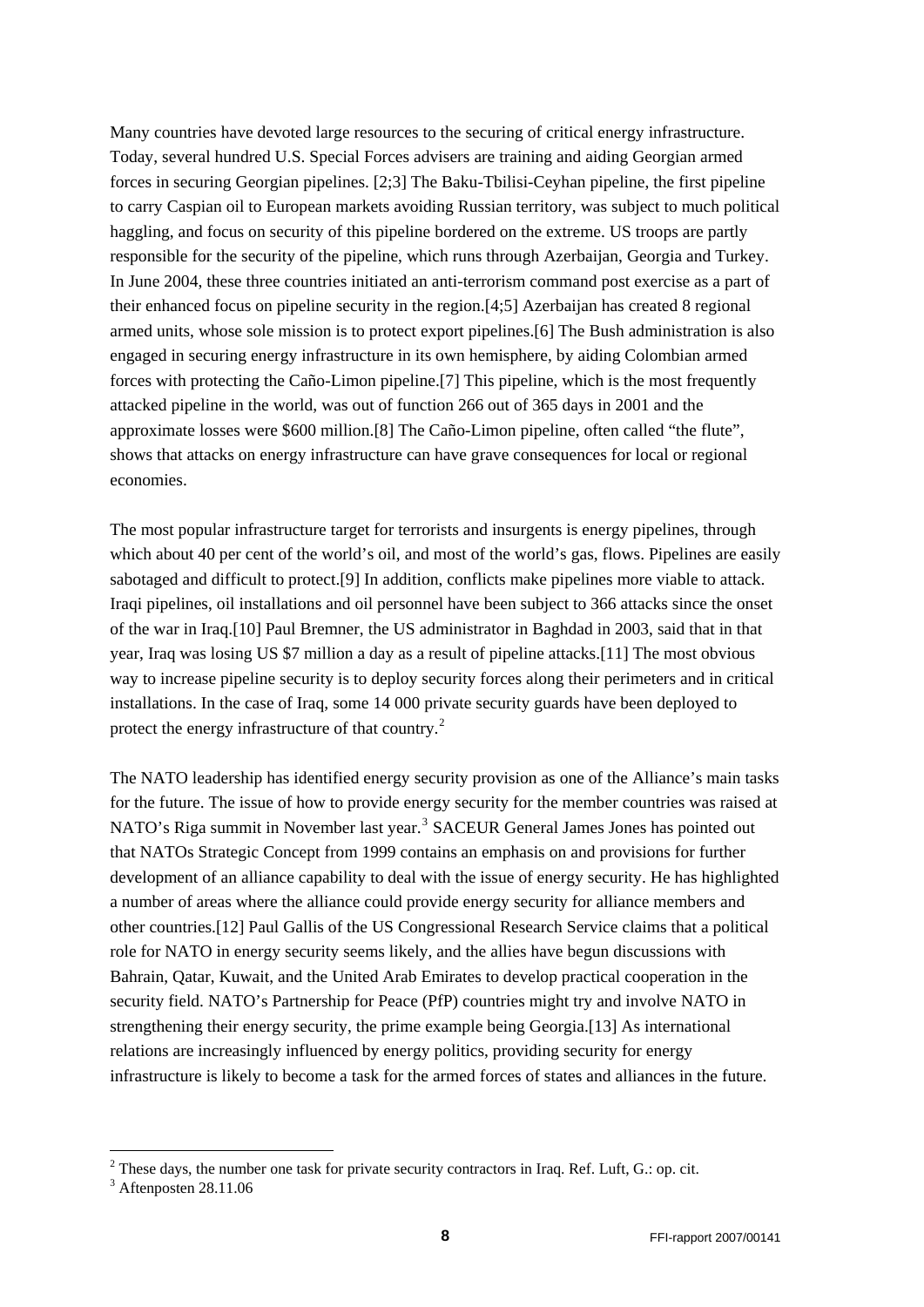#### <span id="page-8-0"></span>**2.1 The Russian energy infrastructure**

Russia is one of the major energy players in the world. The Russian state budget has been stimulated in recent years by hydrocarbon dollars, and the Russian leadership is using energy as a foreign policy tool. Russia has used this tool in her dealings with her 'near abroad' ever since the break-up of the Soviet Union. But Russia is now also using the energy tool in its dealings with Western and Eastern partners outside the CIS (Commonwealth of Independent States) area. In terms of regaining its great-power status, the energy tool constitutes leverage for Russia over its partners. The Russian leadership tries to use this leverage for all its worth. It seems natural, therefore, that the Russian leadership should be concerned with the secure delivery of hydrocarbons. The weapon is less efficient if the Russian state is not able to secure the flow of hydrocarbons before it reaches other countries' territory.

Russia's energy infrastructure is today in a dire state. The pipeline system is under-capacitated and in desperate need of repairs and investment. "Transneft", the Russian state-owned pipeline monopoly, inherited about 65 000 km of crude oil and refinery products pipelines and over 150 000 km of natural gas pipelines from the Soviet Union. The total length of the Russian pipeline system today is only 222 000 km.[14] By comparison, the United States, with about 55 per cent of Russia's land mass, has privately owned oil pipelines that are four times that length and gas pipelines about twice that length.[15] Due to the lack of capacity in pipelines, 33 per cent of Russian oil is still transported by rail, a highly cost-ineffective transport mode.[16] Particularly the transport of energy eastwards poses a main challenge, with the distances of eastern Siberia and the Chinese hinterland. The main challenge for Russia in the future in terms of energy exports will be renewing, improving and expanding her energy, and particularly pipeline infrastructure.

To cope with this challenge, a number of new pipeline projects have been initiated in Russia in the past few years. $[17]^4$  $[17]^4$  These will improve transport capacity, but experts are divided as to whether the improvement will be sufficient. Estimates presented jointly in October 2006 by the Russian Ministries of Industry and Energy and the Ministry of Economic Development and Trade suggest that an export capacity surplus will emerge in Russia in 2010. [18] Western experts suggest that even with an (unlikely) massive infusion of foreign capital, the capacity to transport the estimated oil and gas output of the Russian Federation will not be sufficient in the future.[19] Others again argue that Russian production is dwindling, and that this trend will continue if massive infusions of capital are not made.

The debate on how to increase the capacity of Russian energy export infrastructure is not the subject of this report. Regardless of whether capacity remains at current levels (unlikely), grows (more likely), or declines (possible), the safe delivery of oil, gas and LNG (liquefied natural gas) to world markets will be a key issue for the Russian leadership in order to make efficient use of the energy tool. Russia exports an increasing portion of her energy products, some 71% of her oil production in 2005. Her gas reserves imply that gas exports will grow even faster than the oil

l

<span id="page-8-1"></span><sup>&</sup>lt;sup>4</sup> Among these are the Adria Reversal Project, the Caspian Pipeline Consortium, the Murmansk pipeline project and the Eastern Pipeline for oil, for gas the Yamal-Europe II, the Blue Stream pipeline and the North trans-Gas Pipeline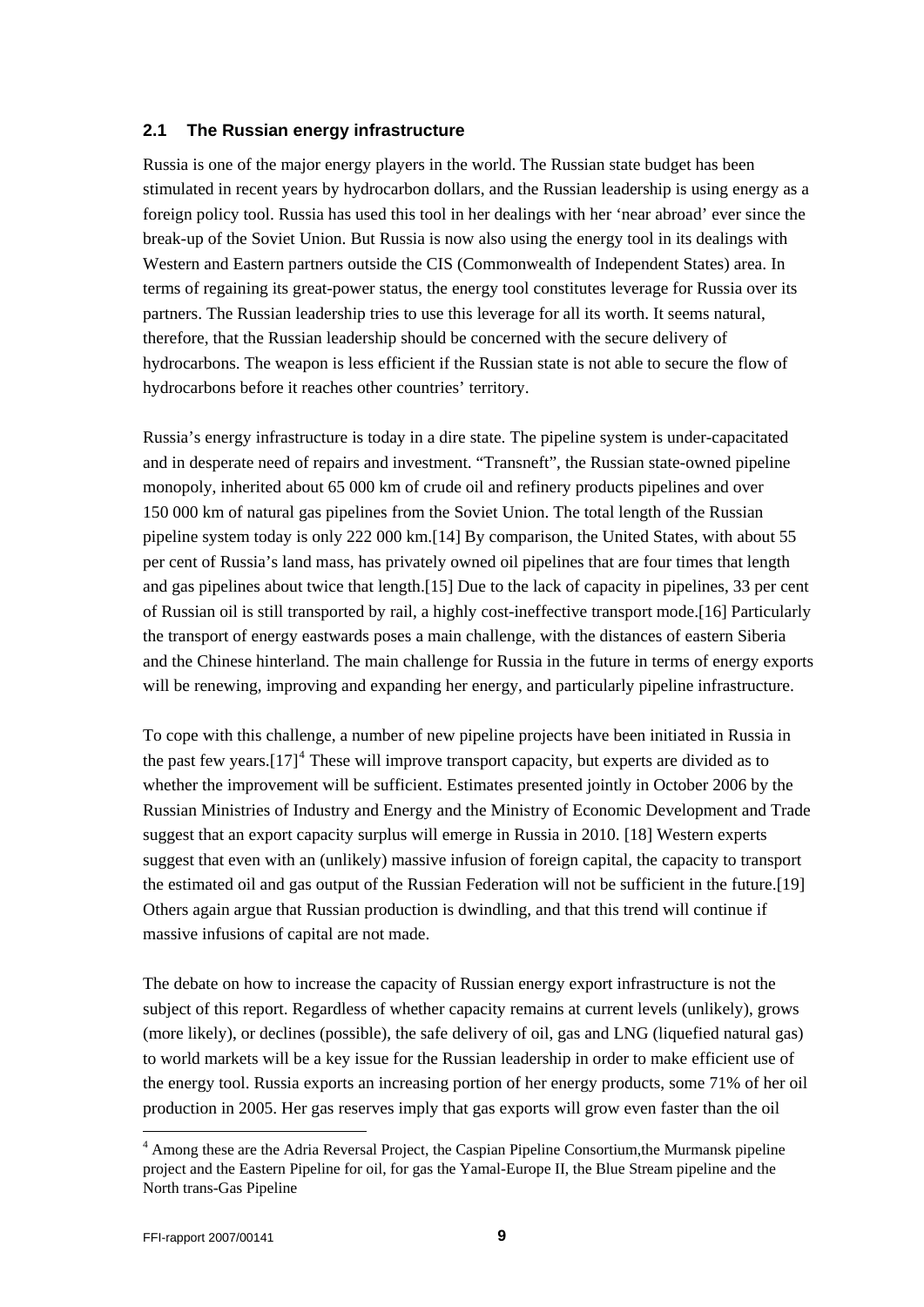<span id="page-9-0"></span>exports. This calls for a more extensive, more sophisticated export infrastructure than the one now in place. Both oil and gas export capacity is stretched, security is insufficient, and this problem will grow as Russia as an energy exporter grows at the onset of the gas century.[20]

#### **2.2 Threats to the Russian energy infrastructure**

There are particular difficulties associated with the protection of energy infrastructure in Russia. A closer look at the infrastructure enables us to determine what the threats to these installations might be. The most important vulnerabilities of oil infrastructure are refineries and pipeline pumping stations, as well as chokepoints on ocean ship routes.[21] However, although petroleum production (wells) and shipping (tankers) can and have been attacked, they are numerous and operate in a global market, so substitutes may be relatively easily found. Gas facilities are more vulnerable to attack and more expensive and time-consuming to repair than oil production, handling- and shipping facilities. Natural gas systems consist of production facilities, transmission pipelines, storage areas, city gates and sub-transmission mains, distribution vaults, and distribution pipes. Gas requires compression or cryogenics to store and move, and sea-going vessels carrying LNG are particularly vulnerable. Thus, there are a number of critical points at which one could attack parts of the oil or gas infrastructure in order to severely damage the secure deliveries of Russian hydrocarbons.

The threats to the Russian energy infrastructure can further be divided into three categories. At the **state level**, energy rich states seek to protect their resources and transport structures against the **aggression of other states**. At the asymmetrical state level, **international terrorist networks** pose a threat to energy infrastructure, as it constitutes an attractive target for terrorist acts. On the **domestic** level, **separatists** (who, in the case of Russia, often are categorised as 'international terrorists') might seek to destabilise the regime and obstruct the flow of energy through a particular territorial entity, or ordinary criminals might seek to ward off energy resources for personal enrichment.

#### 2.2.1 State-level threats

Threats to Russia's energy resources or energy infrastructure from other states have not yet materialised. However, such scenarios might be envisaged in an energy scarce future. A linear projection of world energy consumption has the world's proven oil supplies running out around 2030 after a long period of rising prices and falling supplies.[22] Neighbouring or distant states might try to expropriate Russia's energy resources, or to paralyze Russia by hitting the country's energy arteries. This might seem far fetched, but it is not an unrealistic scenario.

In such a scenario, one might assume that a potential enemy has more efficient weapons at his disposal than improvised explosive devices. Contingency plans would have to include defence against such phenomena as air strikes, complex naval operations and territorial occupation. Several studies in the field of energy infrastructure and security were carried out during the Cold War. One study explored what effect a nuclear strike with multiple warhead missiles might have on an oil refinery in the U.S.[21] This case was chosen because energy systems were considered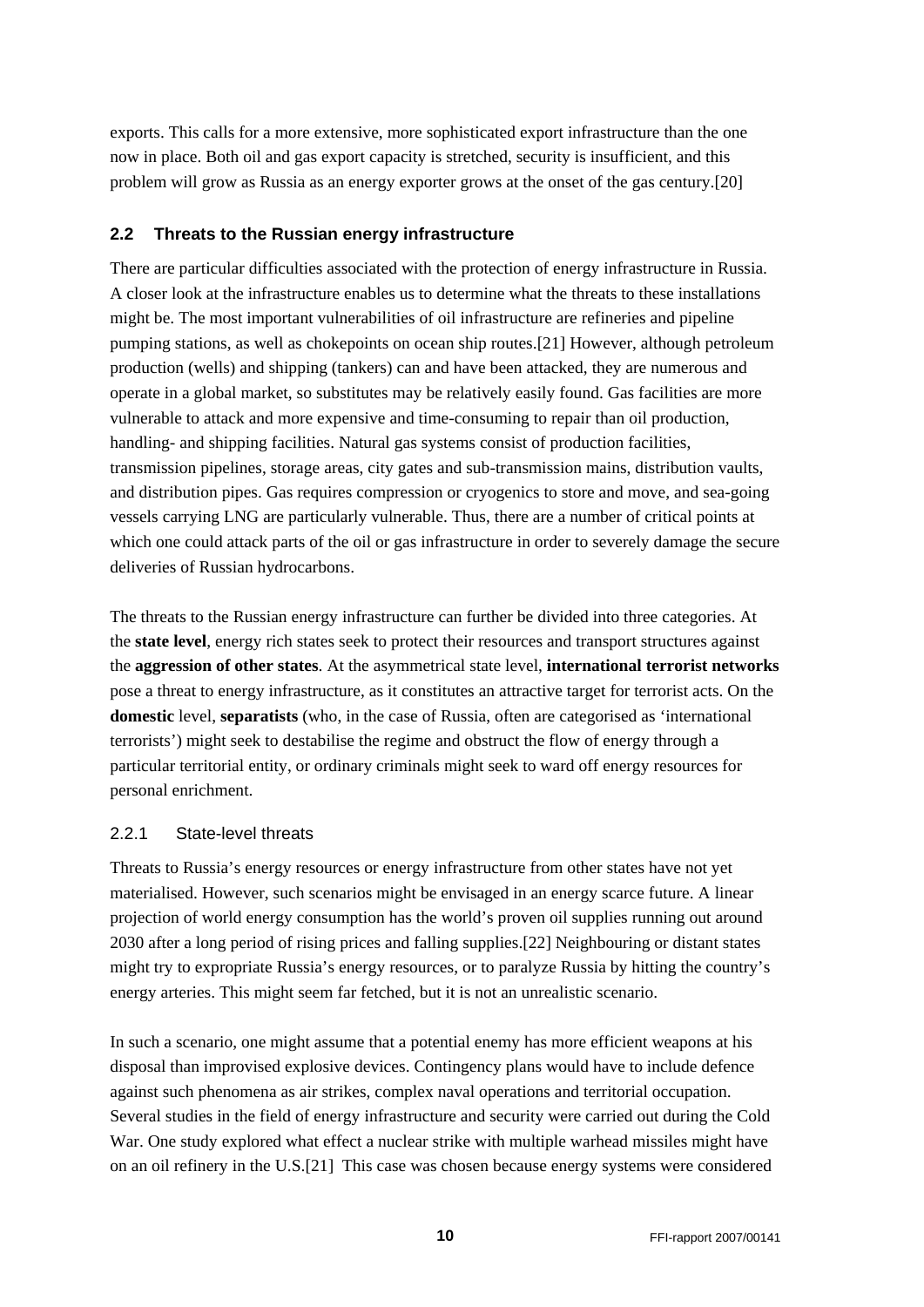<span id="page-10-0"></span>to be the most vulnerable part of the U.S. economy. The findings were that most of the refining capacity in any country would be destroyed by the impact of such an attack, and that the country would suffer extensive reductions in industrial productivity and significant changes in socioeconomic organization. One can assume that a deliberate attack in Russia might entail similar consequences, if not graver, due to the high level of energy consumption in Russia. Conventional attacks, however, might seem more realistic, and would produce effects on a smaller scale the Russian energy economy.

Russian long-term defence planners must take account of such prospects of another state wanting to strike or claim her energy arteries. Dr. Craig Hooper claims that, during the Cold War, both superpowers were engaged in economic warfare through targeting each other's energy infrastructure. As late as 2004 a Russian diplomat was questioned by US authorities regarding his photographing the Cove Point gas terminal.[23] Russia currently possesses some of the largest hydrocarbon reserves in the world, resources that an energy-hungry state would probably like to get its hands on. If the Russian tradition for conspiracy thinking has been upheld in recent years, scenarios like these have very likely been drawn up by Russian defence planners. One scenario might be how China or India would react in the case of a disruption in the supply from the Persian Gulf. Another scenario is a 20 per cent increase in current energy consumption, which suggests a future in which military conflict over energy resources becomes inevitable.[24]

#### 2.2.2 Asymmetrical threats

A nuclear or conventional attack on a major oil refinery in Russia requires access to complex logistics and technology. Such technology might also find its way to the hands of international terrorist networks, the second level of threats to Russian energy security. The terrorist threat is highly present in the Russian leaderships' minds, as Russia has experienced a number of terrorist attacks in recent years.<sup>[5](#page-10-1)</sup> Indeed, in the aftermath of  $9/11$ , al-Qaeda identified the world's energy system as "the provision line and the feeding to the artery of the life of the crusader nation".[25] International terrorists might resort to straightforward tactics, such as attacking a major pipeline or an oil terminal, or they might resort to more complex operations, in order to create more publicity around an attack. Numerous articles and books have been written on the dangers of terrorism at sea, in the form of e.g. attacks on oil or LNG tankers in a heavily trafficked area, such as the Malacca strait.[23] Estimates are that an attack in this area which would cause heavy oil spills could severely inflict the world economy. Russian newspapers have reported on the alleged fleet of Osama Bin-Laden, which supposedly numbers 16 to 19 cargo vessels intended for terrorist attacks.[26] Other threats are those against offshore installations, or the seizing of critical energy infrastructure, neither of which has been seen in Russia. However, the Russian leadership's rhetoric indicates that threats from international terrorist networks are very much imminent in Russia, and contingency plans must be made as to how to meet such potential threats.

l

<span id="page-10-1"></span> $<sup>5</sup>$  The extent to which these terrorist attacks originate within or beyond Russia's borders is unknown,</sup> however, no international terrorist organization has taken responsibility for any of the major attacks that Russia has seen in recent years.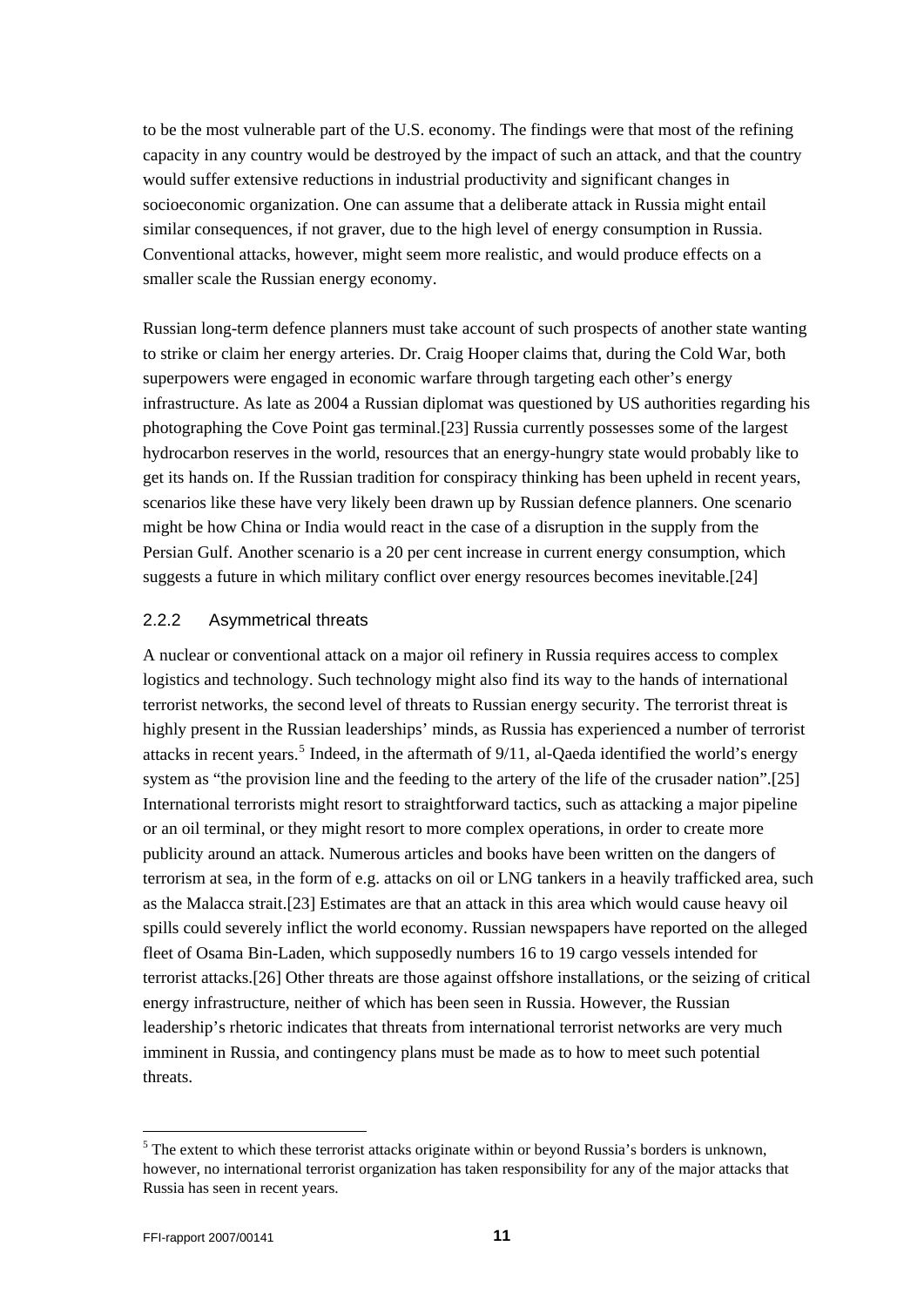#### <span id="page-11-0"></span>2.2.3 Domestic threats

For domestic actors, like separatists and other vigilantes, small-scale attacks on pipelines would be the preferred mode of attack on Russian energy infrastructure. This is a relatively simple strategy that could inflict severe damage on Russian energy deliveries and undermine the country's position as an energy power. The literature on terrorism and energy infrastructure suggests that relatively few international terrorist strikes have been launched against energy infrastructure targets. The findings of a survey of terrorist and rebel attacks on petroleum infrastructure in the period 1968-1999 were that most attacks against energy infrastructure were perpetrated during armed conflict and by domestic (rebel) groups. The most common modes of attack by far were blasting of pipelines and kidnapping of workers, and the numbers increase drastically for regions with domestic conflict, such as Columbia and Nigeria.[27] In the period 1998-2006, there have been 41 known attacks on energy infrastructure in Russia. Attacks on energy infrastructure have risen in recent years, as seen in the table below.

| <b>Attacks</b> | 1998           | 2000 | 2001 | 2002 | 2003     | 2004 | 2005           | 2006 | <b>SUM</b>     |
|----------------|----------------|------|------|------|----------|------|----------------|------|----------------|
| Elect. power   |                |      |      |      |          |      |                |      |                |
| station        | $\overline{2}$ | 0    | 0    | 0    | 0        | 0    | $\overline{2}$ |      | 5              |
| Power line     | 0              | 0    |      | 0    | 0        | າ    |                |      |                |
| Gas station    |                | 0    | 0    | 0    |          |      | 2              |      |                |
| Gas pipeline   | 0              |      |      |      |          |      | 6              |      | 18             |
| Oil pipeline   |                | 0    |      | 0    | O        |      | 0              |      |                |
| Oil other      | 0              | 0    | 0    | 0    | $\Omega$ | າ    | 0              | ⌒    |                |
| Telecoms       | 0              | 0    | 0    | 0    | 0        | 0    | $\overline{2}$ | 0    | ⌒              |
| Sum            | 4              |      | 3    |      |          | 12   | 13             | 6    | 4 <sup>1</sup> |

*Table 2.2. Recorded terrorist attacks against hydrocarbon infrastructure in Russia 1998- 2006(24.09.) The data in the table are based on the Terrorist Knowledge Base MIPT database (*[www.tkb.org](http://www.tkb.org/)*), which record international and domestic terrorist incidents from 1998, and terrorist attacks with international ramifications 1968-1998. The data on terrorist attacks are of course incomplete and there is reason to believe that a number of attacks have not been recorded. Additional reporting on terrorist attacks on energy infrastructure: [28;29]* 

As the table shows, pipelines are also in Russia the most popular target by far. In the data shown above, there are no known examples of attacks where international terrorists claimed responsibility. Most of the attacks have taken place in the North Caucasus, and so one can assume the attacks have been perpetrated by domestic separatists or terrorists, rather than by international terrorist groups. All the attacks are of a relatively small and local scale. By no means can they be compared to attacks committed by international terrorist networks, aiming to cause maximum suffering to victims.

Of the three different types of threats to Russian energy infrastructure, domestic threats seem to be the most imminent worry of the Russian leadership. However, Russia must have contingency plans to meet all the three types of threats described above. In the following, the report will explore how Russian doctrine proscribes who will provide security from these threats. Thereafter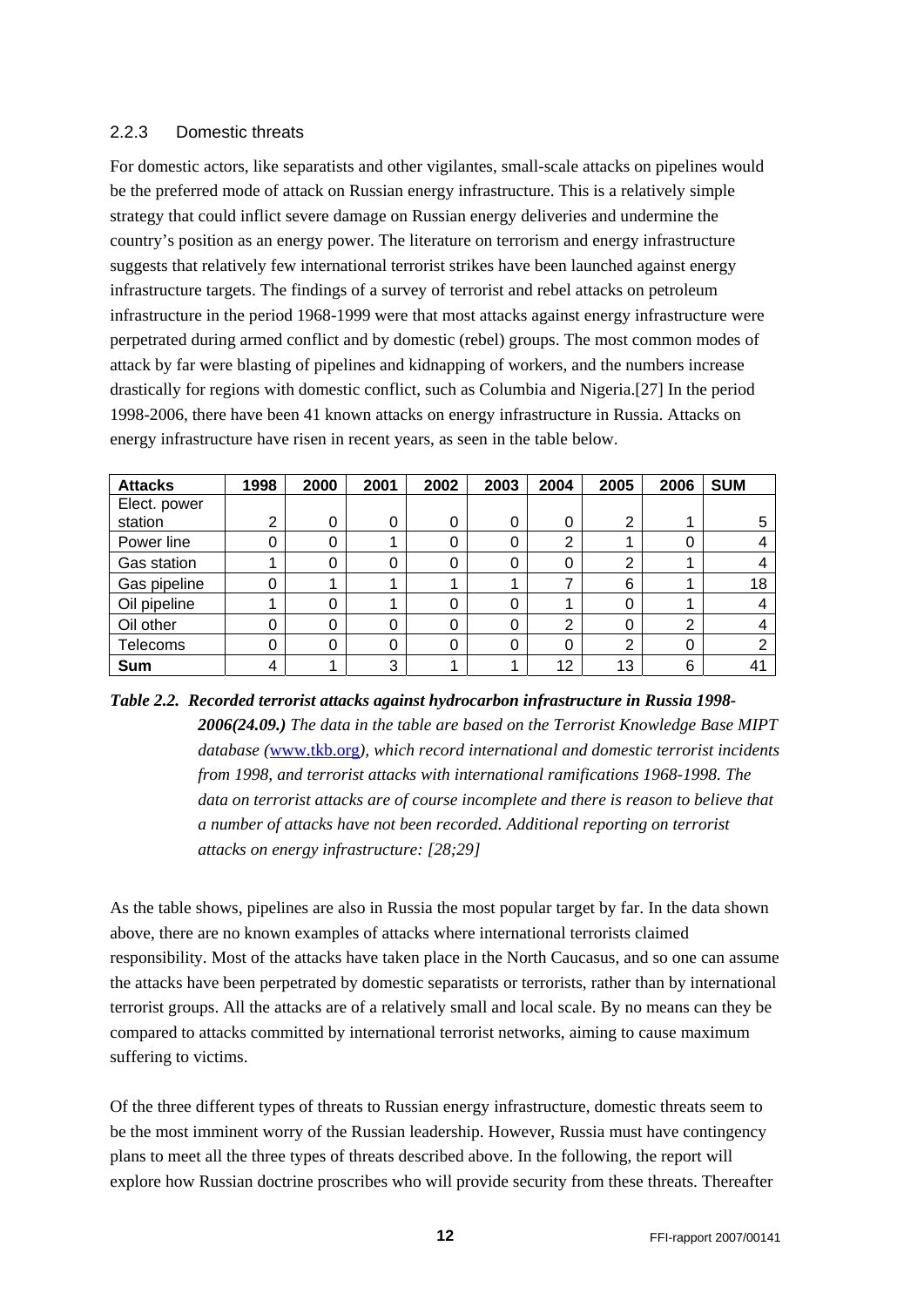<span id="page-12-0"></span>follows an exploration of how and to what extent this doctrine is implemented in practice.

## **3 The Russian National Security Doctrine**

In order to understand how Russia provides safety for her energy infrastructure, an exploration of the Russian energy and security doctrines is necessary. This will highlight Russian current and past thinking on what energy security is, as well as how and by what means it is to be provided.

In the Russian energy strategy for the period until 2020, adopted in 2003, energy security is listed as the most important component of Russia's national security.[30] The wording of the Energy Strategy shows that energy is seen as the backbone of the Russian economy, and it states that "the provision of national security is one of the main tasks of energy policy". Energy security is defined as:

> A situation in which the country, its citizens, society, state and economy are protected from threats posed to reliable fuel and energy delivery. These threats might be defined as domestic (geopolitical, macroeconomic, connected with trade cycles) factors, as well as the particular condition and functioning of the country's energy sector. The factors shown here, which can stall the development of the technological-energy complex, are the main sources of threats to Russia's energy security.[31]

The Energy Strategy thus links the concept of energy security closely to the concept of national security, but it does not clarify what specifically qualifies as a condition of "energy security", nor does it outline how it can be achieved.

It is easier to envisage how national security is to be achieved. "National security" is by former president Boris Yeltsin defined as "a situation where the national interests are secured from foreign and domestic threats, and which provides for the progressive development of the people, society and state".[32] The Military Doctrine of the Russian Federation states that one of the prime tasks of the Russian armed forces is to secure the economic interests (national security interests) of the Russian Federation.[33]This means that military force can be used to secure Russian economic activity. Within the sphere of economic activity lies that of the hydrocarbon sector, and military force can be used to sustain the Russian hydrocarbon sector, and thus Russia's 'energy security'.

The case of Russia is particular in this regard. Whereas energy security in e.g. the United States means security of *supply*, i.e. accesses to energy sources, energy security in Russia means security of *demand*, as well as secure conditions for the production of energy. Thus, Russian energy security consists in getting the hydrocarbons to the consumer, making sure production and transport of these resources do not undermine Russian national security. According to Daniel Yergin, "For Russia, the aim [of energy policy] is to reassert state control over "strategic resources" and gain primacy over the main pipelines and market channels through which it ships its hydrocarbons to international markets".[34]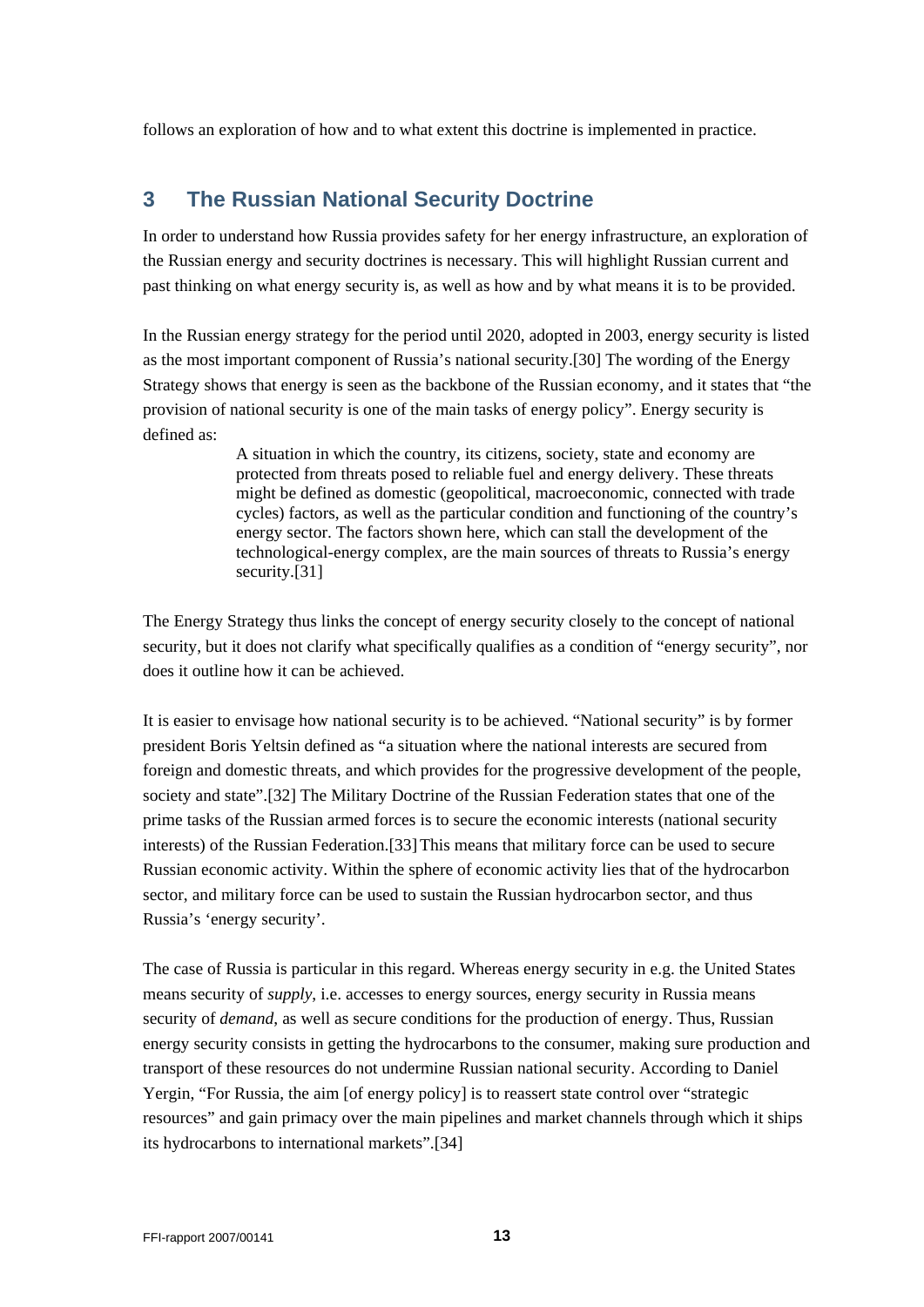The Russian concept of national security is vague enough to potentially include any policy issue. Such ambiguity implies certain advantages. Like the Bush administration declared the war on terror and pre-emptive strikes to be matters of national security, might the Russian Federation also declare that the maintenance of "Transneft" as a state monopoly of gas pipelines is a matter of Russian national security? National security as a concept can be seen as a *carte blanche* to pursue whatever goal the political elite sees fit by the means it deems necessary. Daniel Yergin has written extensively on the transformation of the concept of national security in the US:

> And what characterizes the concept of national security? It postulates the interrelatedness of so many different political, economic, and military factors that developments halfway around the globe are seen to have automatic and direct impact on America's core interests. Virtually every development in the world is perceived to be potentially crucial. An adverse turn of events anywhere endangers the United States. Problems in foreign relations are viewed as urgent and immediate threats. Thus, desirable foreign policy goals are translated into issues of national survival, and the range of threats become limitless.[35]

Thus the concept of national security can be used to "securitize" an issue in order to legitimise the use of military force to attain goals that could otherwise not be attained. In this sense, the link between energy and national security, and hence the use of force to obtain energy security, seems intrinsic, although not explicit. The Russian concept of national security is being expanded to include a broader focus on economic national security factors.

Somewhat distinct from the Russian Military Doctrine is the Russian Naval Doctrine. This document clearly stipulates the protection of Russian national interests at sea through the use of military force. The Russian Navy is designated the task of creating and maintaining conditions ensuring the security of maritime economic activity, in addition to deterring military threats at sea. There is a special section of the Naval Doctrine devoted to "state-controlled activity in studying, developing, and using the world oceans in the interests of the country's defence and security with the participation of the military component of its maritime capability".[36] According to the Naval Doctrine, then, economic security cannot be obtained without a modern Navy capable of safeguarding Russia's economic interests at sea.

When it comes to terrorist acts, the legitimisation of the use of force is more clear-cut than under "normal" circumstances. The law On Fighting Terrorism of  $6<sup>th</sup>$  March 2006 clearly states that the armed forces can be used to contain terrorist threats and fighting terrorists.[37] The law does not directly refer to energy infrastructure, but rather depicts a general structure for all situations in which some part of the Russian territory or Russian installations are exposed to terrorist threats. This structure and the use of military force to this end, however, must be approved by the President, according to the law.

So, how does the Russian Federation then provide security for its energy infrastructure? With the exceptions of the Naval doctrine and the Law on fighting terrorism, the doctrinal provisions are somewhat vague in defining what role the armed forces should fulfil. It rather seems that the President might use whatever means one sees fit, in the name of national security, of which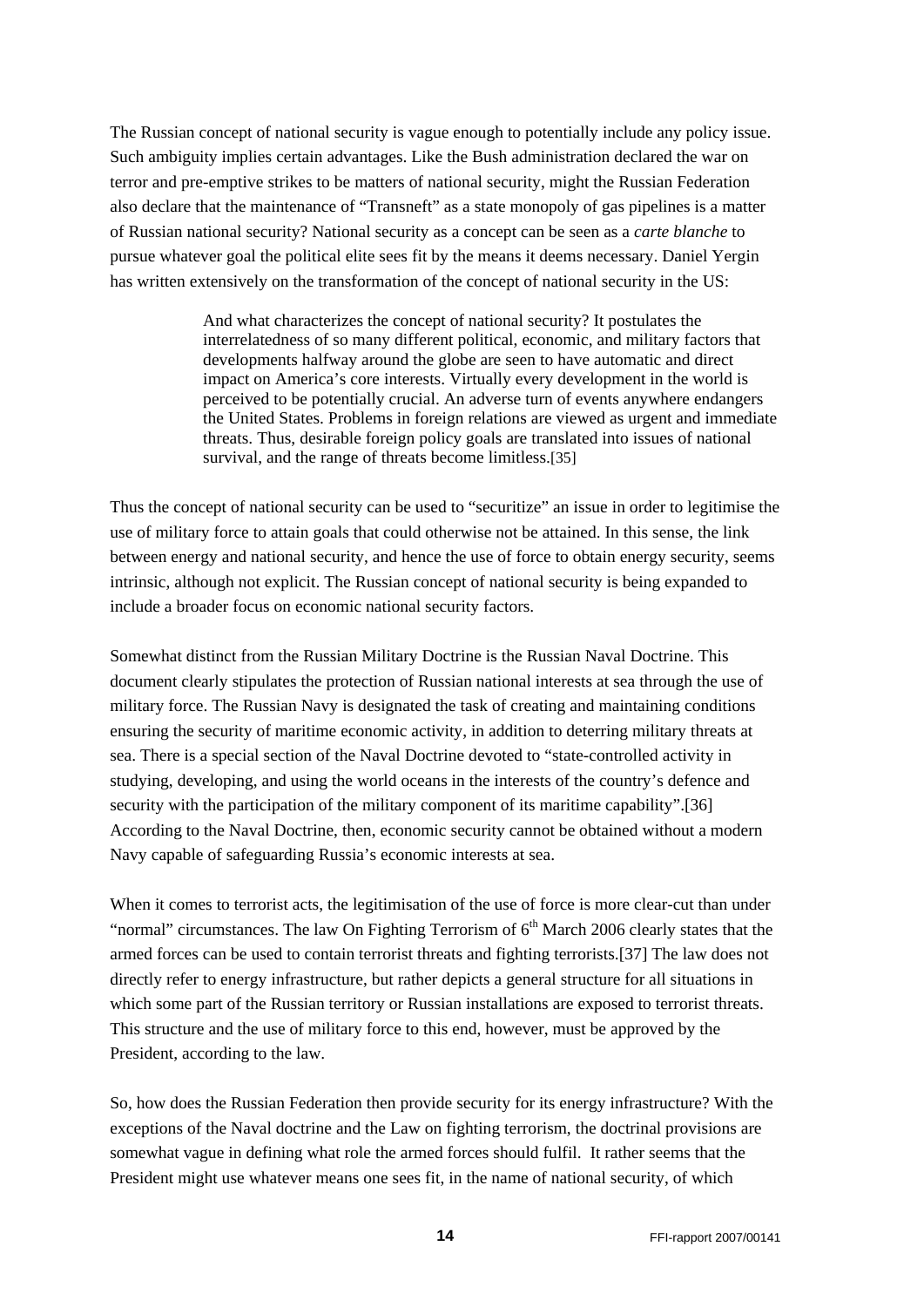<span id="page-14-0"></span>energy security is a main constituent. This leaves considerable room for manoeuvre, and is not binding on any agency.

Some argue that energy security cannot be obtained without the use of military force. It is only military power that can provide the continued flow of oil and other critical materials from (or through) distant areas in times of crises.[38] Professor Michael T. Klare argues that Russia has shifted parts of its armed forces to regions that are rich in energy resources, i.e. the Caucasus and the Caspian Sea basin. Although there are other parts Russia rich in energy, potential threats to these resources are not as visible in the Russian heartland, i.e. Siberia, where unstable neighbours are absent.

Others argue that energy security is no task for state agencies at all. The protection of energy infrastructure should be provided by the companies themselves, e.g. through the use of private security contractors, as has been the case in Iraq. However, in Russia, the pipeline system and many of the oil and gas companies are state owned. Russian legislation does not open for the participation of private enterprises in the pipeline business, as the industry is seen as strategically vital for Russian national security.

In addition, the development of private security contractors has been somewhat particular in the case of Russia. There has been fierce resistance against legalising private military organisations, and the private security firms that exist are tightly regulated. The proposal to leave energy infrastructure security in the hands of private companies has increasingly come under scrutiny, but without any clear solution.[39] One result of this has been that state agencies have moved into the private market for security services, and to some extent even monopolised it. This is the case with the Interior Ministry's Extradepartmental Guard Service (see chapter 4.4). Many would argue that national armed forces taking on the task of securing energy infrastructure for a private or semi-private company amounts to the partial privatisation of those armed services. The army or navy do not seem to discriminate in terms of what hydrocarbon companies they deal with.

Many of the Russian energy giants have CEOs or chairmen with very close links to the political, military and intelligence establishments.[40] Under Putin's leadership, several intelligence officers have become members of the largest hydrocarbon companies' boards of directors. If, say, an energy CEO with a military career runs a state-owned company that is declared vital to national security, it would be only natural for him to draw on state resources for protection, a cheap and reliable option. Such relations can signify a willingness on part of the state security structures to provide security for companies, and that a number of state means (armed in this case) can be put at the companies' disposal.

## **4 Current practice**

A seemingly open-ended provision to use armed force to protect energy resources is provided in the National Security Concept, the Military Doctrine, the Naval Doctrine and the Energy Doctrine of the Russian Federation. The doctrines do not stipulate exactly how this is to be provided. Thus,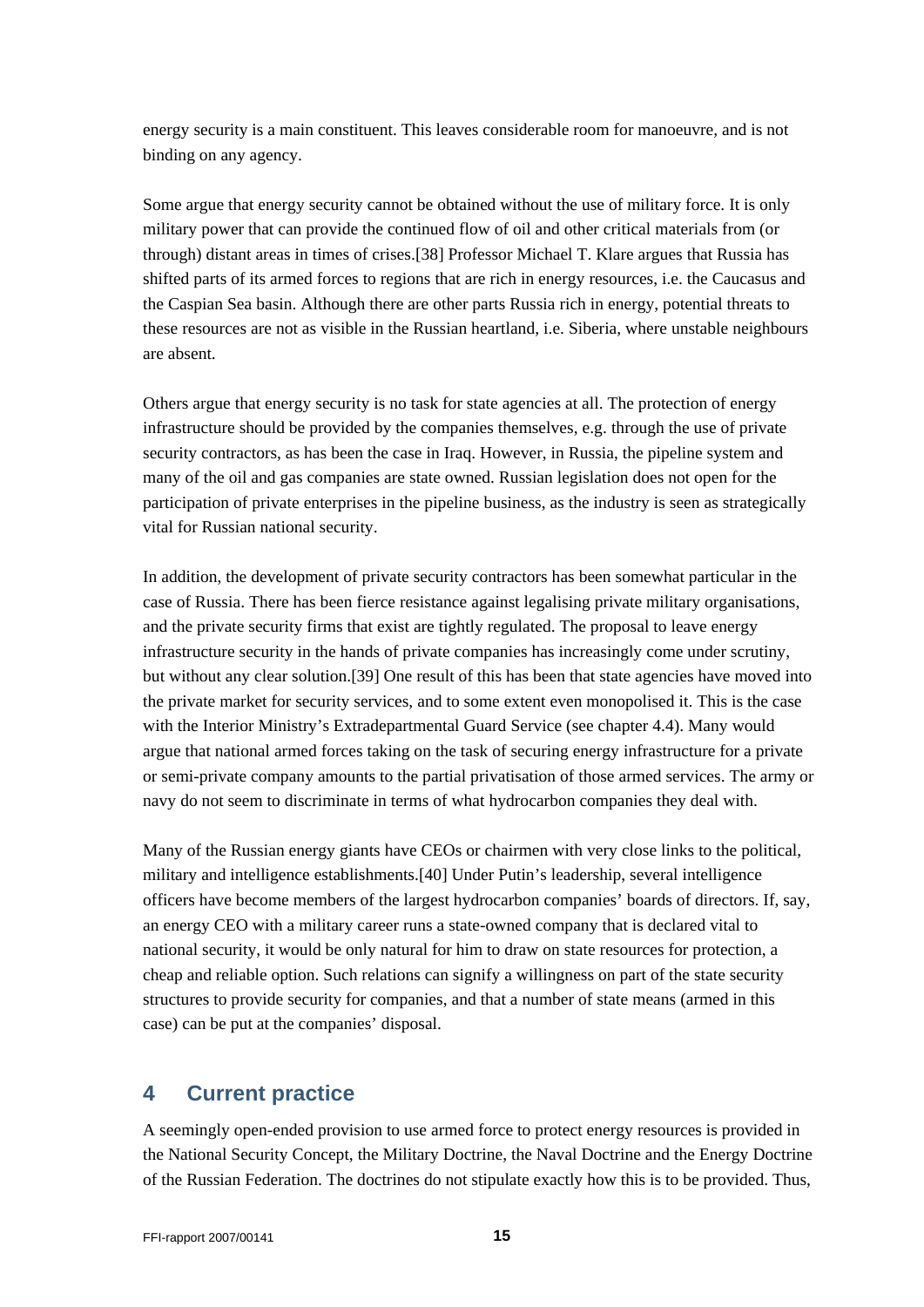<span id="page-15-0"></span>to find out how this is done in practice, one needs to look at the current practices of the different branches of the state security services. This will enable us to identify who protects what kind of critical infrastructure, and under what circumstances. There should be no illusions, however, that a clear pattern will emerge from such an analysis. The examples provided below present only a partial picture of current practices. There are probably modes of cooperation that are not known, also in this sector. The report discloses some of the incidents that have taken place, in order to speculate on how and when particular branches of the armed forces might be used for such purposes at present and in the future.

Another unknown factor is that of regional variations in Russia. During the Yelstin era, the federation subjects in Russia developed dissimilar relationships with the federal centre, based on particular cooperation agreements between the centre and each region.<sup>[6](#page-15-1)</sup> Therefore, public administration at the regional level in Russia is, at best, fraught with variations. One cannot be certain one agency fulfils the same task in all the Russian federation subjects. Although Putin has tried to strengthen the "power vertical", local differences and allegiances must still be expected to have an impact on the provision of security for energy infrastructure. Furthermore, the issue of energy infrastructure security is more pressing in some regions than others. Areas with a high density of critical installations and population will naturally be more preoccupied with contingency plans for disasters or attacks than scarcely populated regions. The urgency with which regional authorities see the issue of critical energy protection will have bearings on how it is provided.

#### **4.1 The conventional armed forces**

## **VS (Vooryzhennyie Sily) The conventional armed forces**

- Task: Securing Russian territory and property against all threats
- Personnel 1 037 000
- Pipeline troops historical experience
- Navy already cooperating with hydrocarbon industry

#### *Fact box 4.1 Key facts about the Russian conventional armed forces*

The Russian armed forces have the main responsibility for securing Russia against all military threats. In the case of a military attack on Russian energy infrastructure, this would be the force structure it would be most likely to draw on. A number of capacities could be drawn on in such scenario, depending on the nature of the threat.

-

<span id="page-15-1"></span> $6$  For a thorough exploration of the subject, see [41]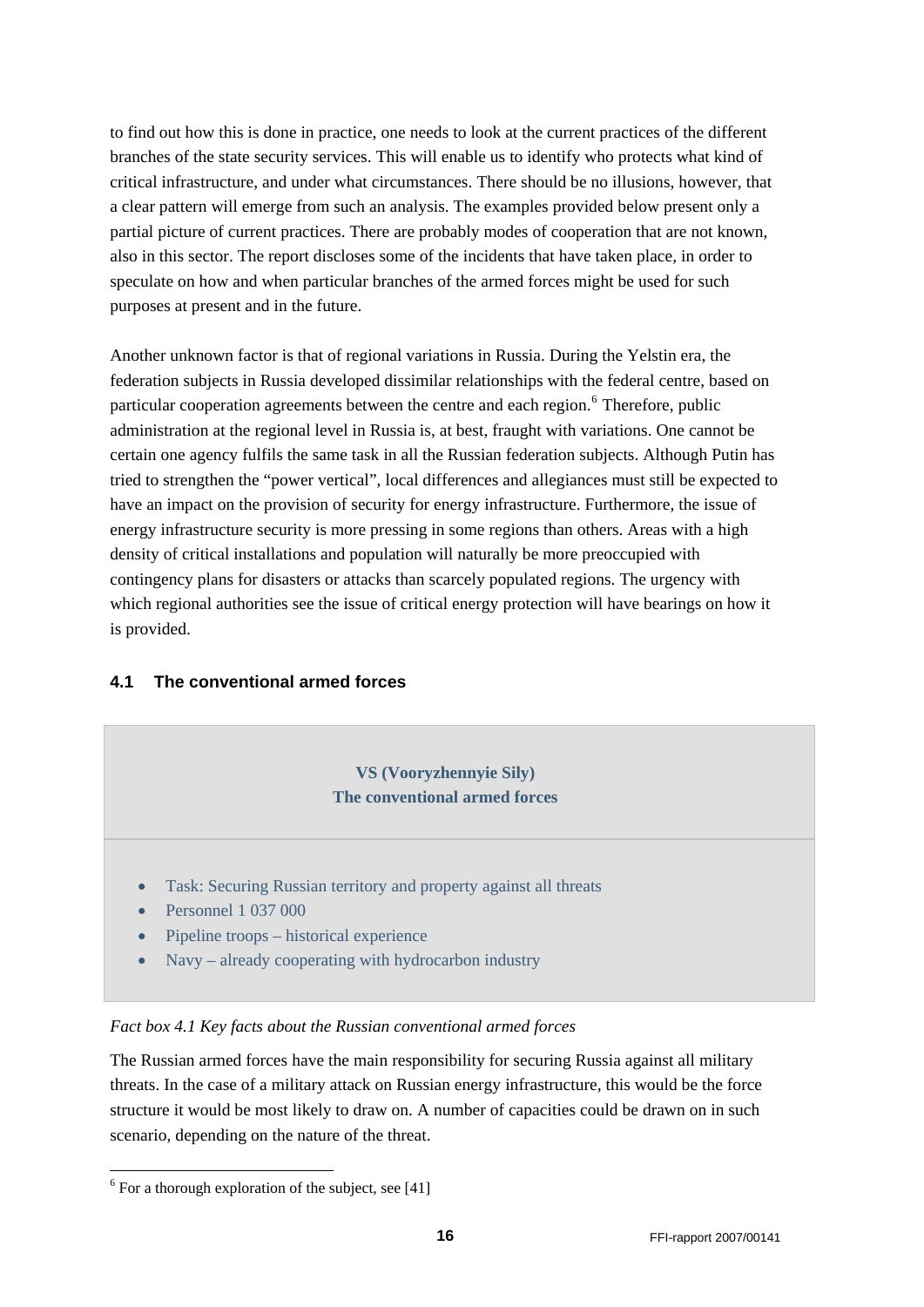In terms of a high level attack on energy infrastructure, army special forces would be a natural pool of troops. These units are, as in other countries, specially trained to solve special reconnaissance, military assistance missions as well as direct attacks. The Special Forces within the Russian armed forces include the Military intelligence services' SF units, as well as a number of other units. The ground forces have formed special antiterrorist detachments to protect army units and military installations. The ground forces are also setting up company-sized tactical groups in every military district to support territorial MVD and FSB operations.[42] Any of these could be used to protect installations or to halt an attack on such installations.

The VS also have a capacity specially designed to secure energy flows, the Pipeline Troops. They are organised as a specially designated unit under the army's rear services. The Pipeline Troops were established in 1952, with the purpose of supplying Soviet army tank divisions with fuel. A main pipeline network of 20 000 km was laid after the Second World War in order to supply the troops in manoeuvre. The Soviet "Pipeline Troops" were to be the link between the main pipelines and the troops in operation.

The Pipeline Troops are still a functioning part of the Russian army, numbering 5000 and with a capacity of laying pipelines with a total length of 15 000 km.[43], [44] The "Concept of the Development of the Fuel Service of the Armed Forces of the Russian Federation for the Period until 2015" outlines the main priorities for the Pipeline Troops in the future. The Concept focuses on the efficient provision of fuels to Russian troops. The Pipeline Troops are, however, tasked with providing engineering rather than security services, and they do not provide for civilian energy infrastructure.[45] There have been extraordinary cases where the Troops have supplied fuels to areas of the country where the energy infrastructure is not extensive, such as in the far north and in Siberia.[46] But the Concept for the Development of the Troops shows no sign of a change in focus of the Pipeline Troops toward securing civilian energy infrastructure, at least not in peacetime.

The pipelines troops are a relatively small engineering troop, not primarily trained for guard services. The branch of the armed forces most likely to be used to protect energy security would then rather be regular units. There are a number of reasons for this. One is their sheer numerical strength. The Russian army is the single institution with the capacity or potential capacity to take on the task of securing the vast Eurasian pipeline network. Several different units could be drawn on for such tasks, from infantry units to airborne troops. The million-strong Russian army constitutes the largest troop number capable of providing security for such a complex. In addition, as Aleksey Arbatov of the Carnegie Moscow Centre argues, the majority of the conscripts are not well trained for combat tasks.<sup>[7](#page-16-0)</sup> In terms of combat readiness, the average Russian army conscript might be better fit to secure pipelines than to fight in Chechnya. Cooperation between the armed forces and the energy sector could prove fruitful for both parties. The Russian army would potentially escape their problems finding meaningful work for conscripts, and the Russian gas sector would be provided with cheap and necessary labour for securing their infrastructure. It

l

<span id="page-16-0"></span><sup>&</sup>lt;sup>7</sup> Interview with A. Arbatov 15.september 2006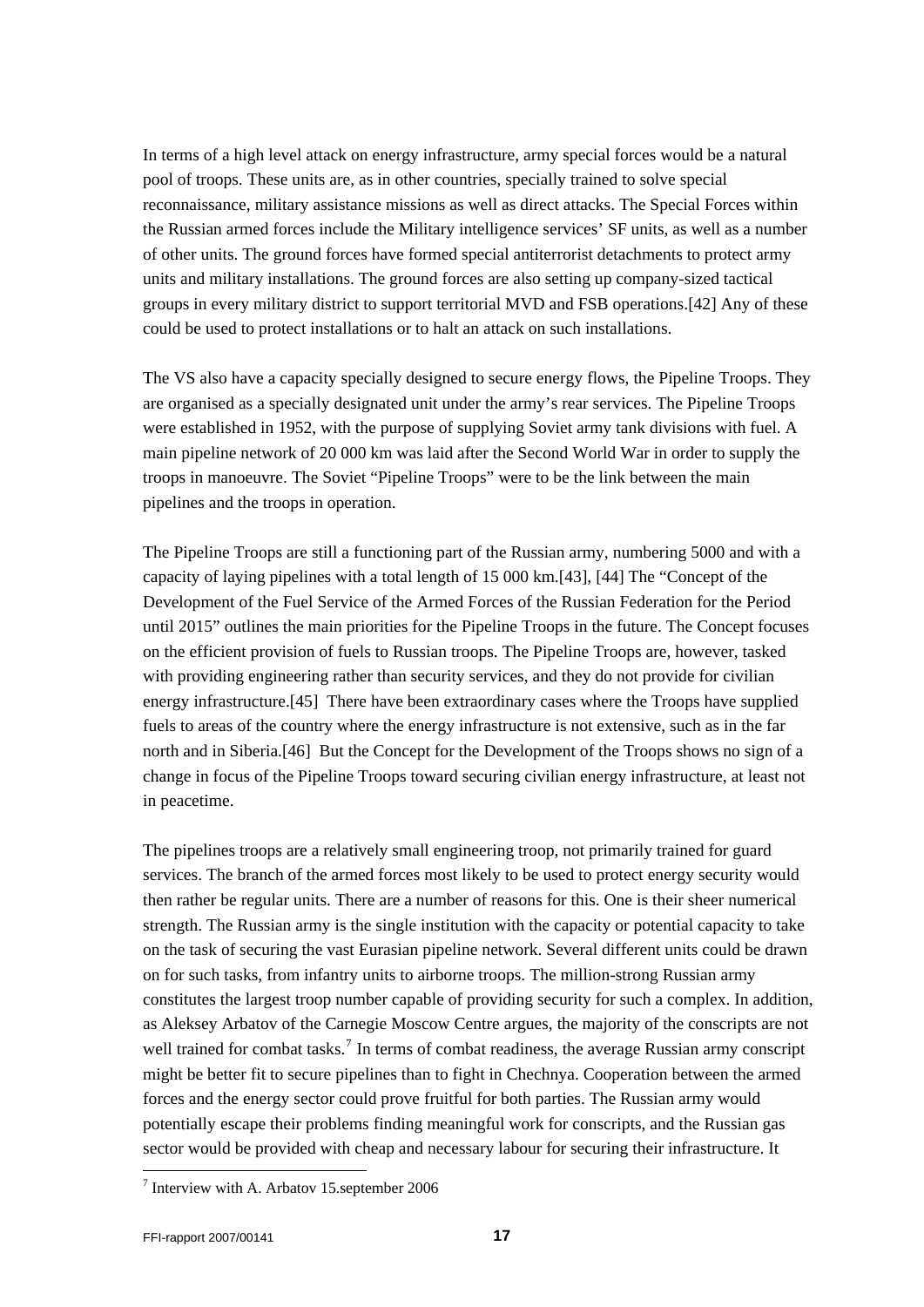<span id="page-17-0"></span>could be a happy marriage of convenience between the gas sector and the armed forces of the future.

Expenses will be fundamental in determining how Russian energy infrastructure is secured. The petroleum industry is well aware of the importance of critical infrastructure, and high-tech solutions are available for those willing and able to pay the price. Examples are sophisticated surveillance systems such as seismic sensing technology that provides early warning when saboteurs approach a critical installation. This could diminish the need for large number of troops, since governments can rely on smaller rapid-response teams. Such a solution could be complemented by air surveillance. Small and medium-sized unmanned aerial vehicles (UAV) and unmanned helicopters can be used for pipeline inspection purposes. Some defence contractors are even developing UAVs mounted with automatic weapons to be used against saboteurs.[25]

The question remains, however, whether Russian authorities are willing or able to pay the price for these kinds of systems. There is little political will to invest sufficiently to maintain the current pipeline system, and it seems unlikely that there will be sufficient political will to splurge out on fancy surveillance capabilities. Defence budgets are up due to a surging oil price, and they might continue to rise as long as Russia is making money from hydrocarbons. If the flow stops from lack of protection of the energy infrastructure, however, so will the oil-boosted increases in defence spending. It might serve the armed forces' own interest to show an interest in vital infrastructure protection, if only to secure a continued growth in defence budgets. An increased threat level to this infrastructure would also secure future funding for the armed forces.

#### 4.1.1 New tasks for the Russian Navy

Securing Russian economic interests in the littoral areas is the prime task for the Russian navy, not presence on the high seas. $8$ 

This statement by Pavel Zolotarev, of the USA and Canada Institute of the Russian Academy of Sciences, reflects the future of the Russian Navy. A debate within the Russian military establishment on the current and future tasks of the Russian Navy has been going on for some time, and a uniform conclusion is that the economic sphere will be increasingly important in the future.

The best example of this can be found in the Barents Sea, the prime area of dry operations for the Northern Fleet, and at the same time a highly promising area for hydrocarbon reservoirs. Economic interests have since the break-up of the Soviet Union begun to rival strategic security calculations. After some initial hesitation, the Navy and the hydrocarbon industry have found common ground over the past few years. Gazprom and the Russian Navy signed an agreement of cooperation on  $24<sup>th</sup>$  November 2005. Under the agreement, the partners would promote cooperation in a number of areas, including the creation of a comprehensive safety and security system for hydrocarbon extraction and marine transportation, a search-and-rescue system, and

-

<span id="page-17-1"></span><sup>8</sup> Interview with P. Zolotarev, Moscow 11.09.2006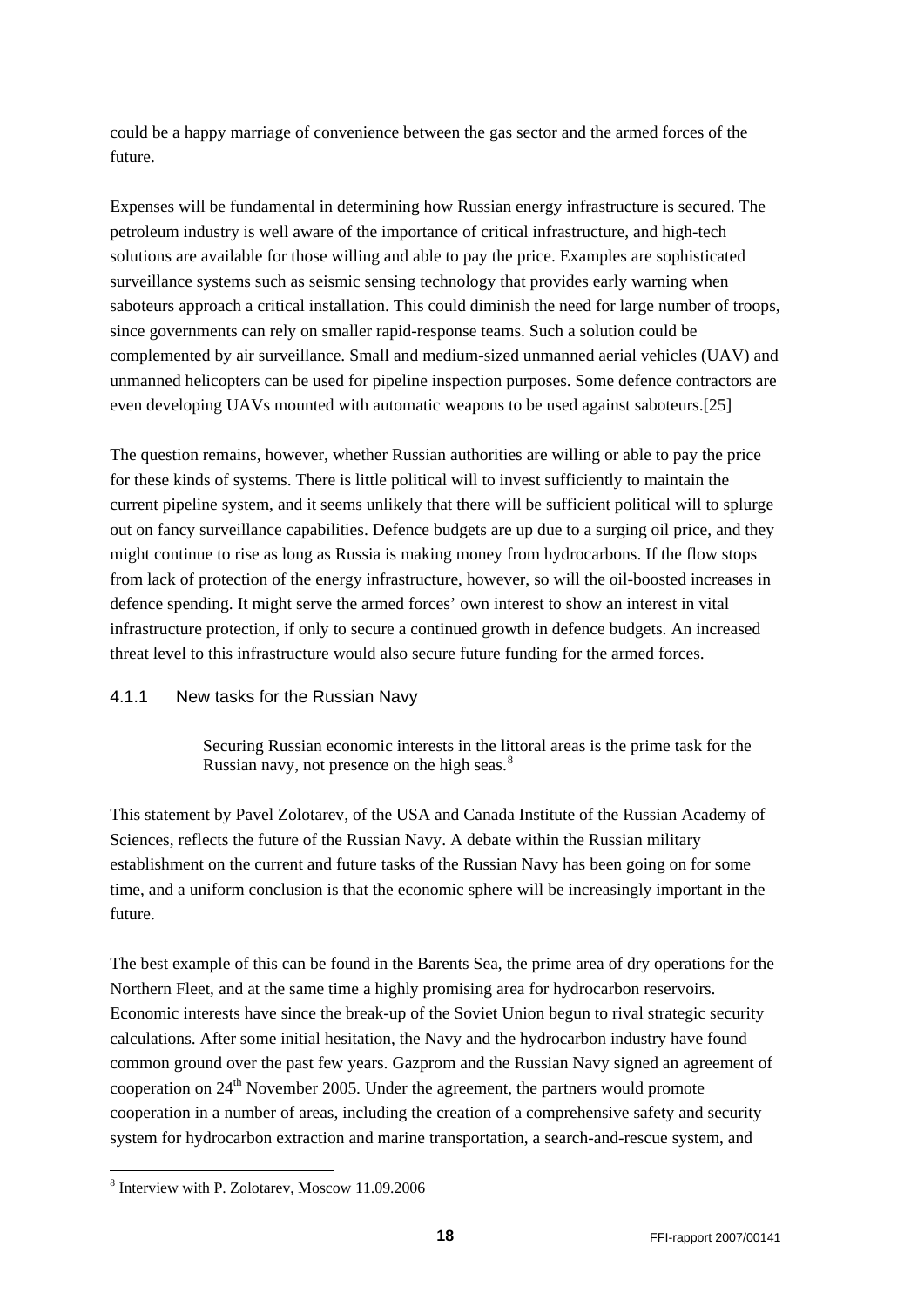schemes of joint transportation support (including marine, aerial and other types of support).[47] The fleet is also offering protection of tankers carrying Russian hydrocarbons on their way to world markets.[48] Gazprom has even been considering the possibility of transporting gas on the Navy's ships and warships.[49] This relationship is a prime example of the Russian armed forces protecting the economic interests of the country. It seems that in Russia, the threshold for the state to intervene and protect national companies is somewhat lower than in many other countries.

The armed forces can also gain a number of favours from their close relations with the oil and gas industry. A case illustrating this is the placing of military radar on an oil platform at the Kravtsovsokye deposit, (located 22 km offshore from Kaliningrad on the Baltic Shelf and owned by LUKoil-Kaliningradmorneft).[50] The radar is the Baltic Fleet's first sea-based radar station, and will be a significant addition to the fleet's surveillance capacity. Other examples are that LUKoil uses the Navy's services in the Caspian and Barents Sea, and that the Yamal-Europe gas pipeline is equipped with turbines from scrapped MiG-fighters. Defence Minister Sergey Ivanov has stated his full support for such cooperation between the Navy and the hydrocarbon industry:

> The issue complies with the decisions of the Naval college, the Naval doctrine and the World's Ocean federal program. Such cooperation will contribute to the development of high technologies needed for oil production.[51]

Russian authorities wholly embrace such cooperation between the armed forces and private/semiprivate companies. On  $27<sup>th</sup>$  September 2004, LUKoil and the Ministry of Defence signed a broad cooperation agreement on the provision of technical and financial assistance to a range of defence establishments, including the Rear Services and Transport Military Academy in St Petersburg. The agreement included plans for employment in the petroleum industry for those discharged from military service.[52;53]

Another case point is the planned construction of the North European Pipeline from Vyborg in Russia to Greifswald in Germany. Defence minister Sergey Ivanov has confirmed the plans of the Baltic Fleet to contribute with hydro graphic vessels in the construction of this pipeline, which is to be laid on the Baltic Sea bottom.[54] Indeed, Pavel Zolotarev claims that this pipeline is of such strategic value to European and Russian economies that it can not be left unprotected. He claims the Baltic fleet will have to be strengthened in order to protect it from future threats.[55;56] Tasks such as protecting energy infrastructure are a way of ensuring the fleet's importance as a regional security guarantor, and a way of securing future funding. Baltic Fleet, the other regional fleets and the Navy leadership will willingly use cases such as these to secure future funding from either state or private budgets.

The maritime sector is particular, in the sense that the Russian Fleet is the only agency that can offer maritime armed services to private companies that operate off-shore. Land-based installations, however, can be protected by a number of security structures that can offer their services. This is probably the reason cooperation in the maritime sector has advanced further than on land. However, as we will see, some land-based security agencies have also advanced far in their cooperation with oil and gas companies.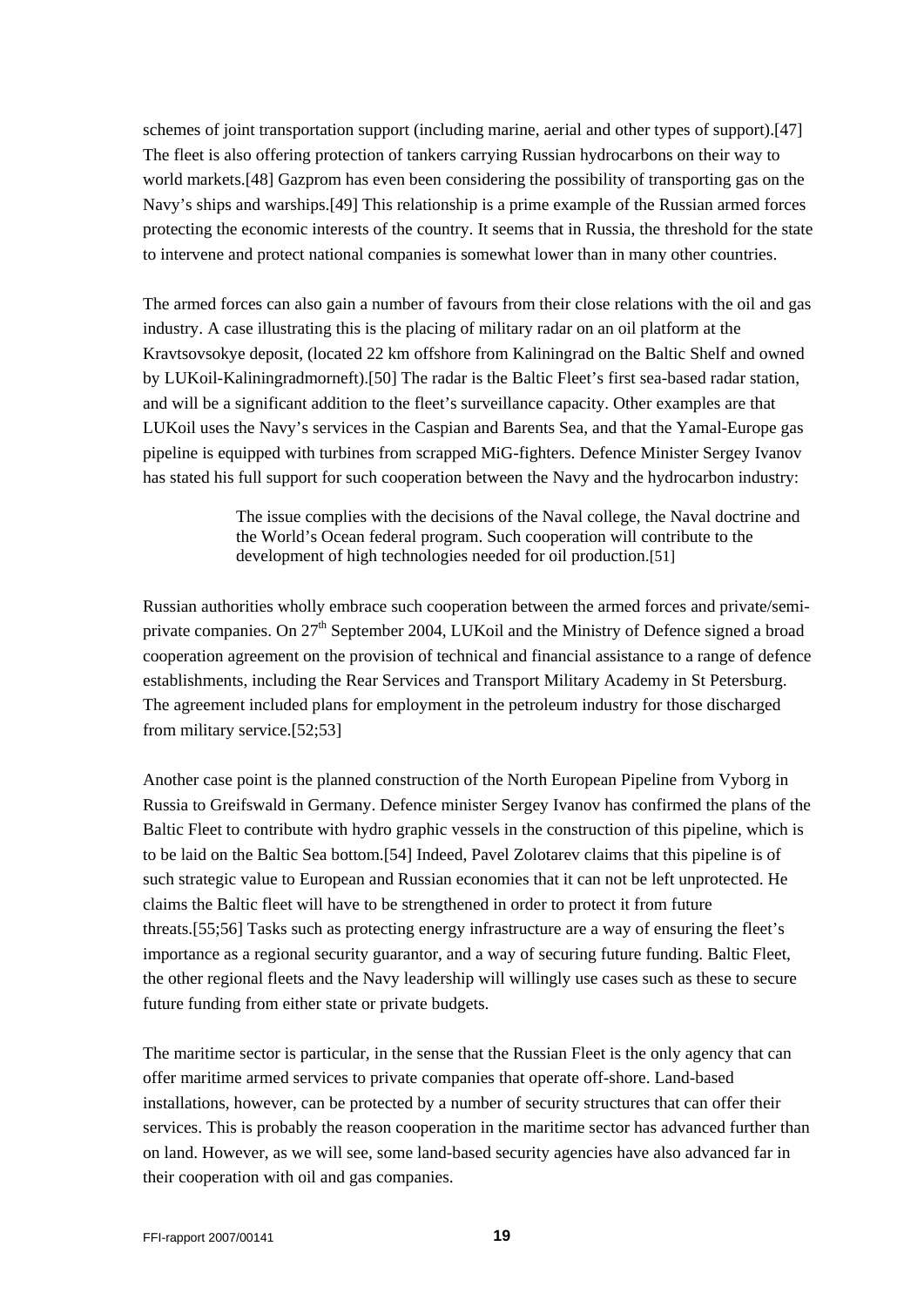## <span id="page-19-0"></span>**4.2 Transneft / Transnefteprodukt**

#### **Transneft ([www.transneft.ru\)](http://www.transneft.ru/)**

Transneft was established as a joint-stock company in 1993, the inheritor of Glaztransneft, the USSR Ministry of Oil Industry main production department of oil transportation and supplies. By that time, Transneft was operating 50 000 km of oil trunk pipelines, and a large number of pumping stations and tankers. From 1992 onwards, the company rendered services related to the oil transportation in accordance with the tariffs established by the federal centre. Today, Transneft is the Russian state monopoly of oil pipelines, controlling some 48 000 km of pipelines and 99,6 per cent of all oil transports.

#### **Transnefteprodukt [\(www.transnefteprodukt.ru\)](http://www.transnefteprodukt.ru/)**

Transnefteprodukt was created in 1993, as an inheritor of the Soviet Rosnefteproduct, which had disintegrated with the demise of the Soviet Union. The new company was to be responsible for the transportation of hydrocarbon products in Russia, i.e. refined oil products (while Transneft is in charge of the pipeline system), and from 1996 the company was also responsible for the construction and maintenance of such pipelines. It is 100% state-owned and holds a workforce of 15 700 employees.

For a more detailed description of the privatization efforts in the hydrocarbon industry in Russia, see Decree of the Russian Federation President No. 1403 of November 17 1992, "On the particularities of privatization and re-organisation of alliances in the oil, oil processing industry and oil production supply".

#### *Fact box 4.2 Key facts about Transneft and Transnefteprodukt*

The companies "Transneft" and "Transnefteprodukt" are, at an overarching level, responsible for providing security for the company assets, i.e. the energy infrastructure of the Russian Federation. The companies have established departments directly responsible for pipeline security. In 2000 the company "Transnefteprodukt" founded a security service, and started focusing on the strengthening of the defensive units' material equipment. A special daughter company was formed, "Spetstransnefteprodukt", in order to fulfil these tasks. This security branch was created with the sole purpose of guarding the pipeline network against crime, as theft of hydrocarbons has been a major problem in recent years.[57] These branches have specifically been set up in regions with dense hydrocarbon infrastructure. For example, in June 2003 the security forces of "Spetstransnefteprodukt" in Orlov and Leningrad oblasts apprehended 10 people, 13 vehicles, weapons and ammunition, and returned some 210 tonnes of hydrocarbon products to the company.[58]

However, these companies also rely on other state structures to provide infrastructure security. The companies, and especially "Transnefteprodukt", have maintained a close working relationship with the Ministry of Defence (MoD) for some time. There has been an MoD representative at Transnefteprodukt HQ since 1989, and joint exercises have been held since the 1980s.[59] After the break-up of the Soviet Union the level of cooperation between the MoD and the then turned civilian pipeline companies declined. In recent years the cooperation has again been revitalised, largely due to the president of "Transnefteprodukt", Sergei Maslov, a *silovik* of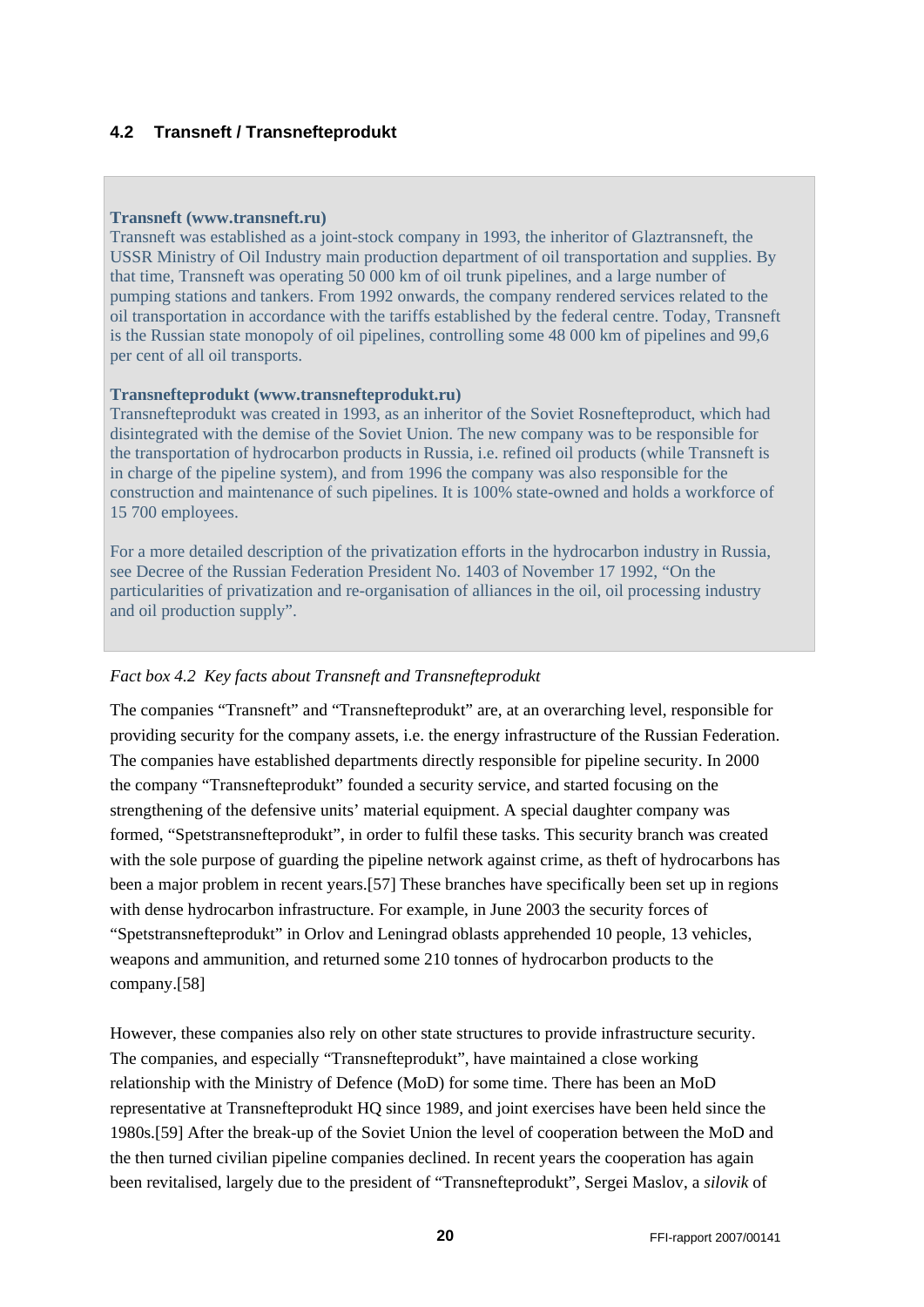the Putin "clan". According to him, although Russia has entered the world economy, one should not forget about the "defensive power and security of the country". According to Maslov, "It is imperative to keep a focus on the security of the pipeline system - especially in the light of the new evil – international terrorism".[60]

This fight against terrorism makes the companies reliant on cooperation with other Russian law enforcement agencies, according to Vladimir Kostrov, the Advisor to the president of "Transnefteprodukt". He says that it would be impossible for the company to fight crime against hydrocarbon transport without the support of the law enforcement agencies. The company cooperates with these both on a federal and regional level. He does not, however, wish to elaborate on the nature of the cooperative measures.[61]

The cooperation has manifested itself in joint annual exercises. In connection with one such exercise, in July 2003, the head of the Russian General Staff Anatolii Kvashin said "I would like to thank the president of the company "Transnefteprodukt", Sergei Maslov, for his good understanding of the company's role in the defence of the country. […] Today we have seen a fragment of the future Russian armed forces".[62] Such a statement leaves little doubt that General Kvashin views the issue of energy security as an important one for the future armed forces of the Russian Federation, and that this is an activity that they will be heavily involved in.

In July 2005, the exercise "Strategic pipeline 2005" was held under the joint command of the Chief of the armed forces rear services/Deputy Defence Minister General Vladimir Isakov and the president of "Transnefteprodukt", Sergey Maslov. More than 3500 servicemen (from 20 army detachments, among them units from the rear services special forces) took part in the exercise, and representatives of the commanding staff of the regular armed forces, MVD, FSB and MChS inspected the exercise. Specialists from "Transnefteprodukt" operated alongside the pipeline troops of the armed forces. The aim of the exercise was to train the company in the supply of fuel to troops, as well as other types of cooperation. The overall goal was that it should be possible for the pipeline troops of the rear services to storage fuel deposits in the TNPs pipelines and reservoirs. In a crisis situation petroleum products might be extracted out at any point of TNPs system of 20 000 km, spread over the whole Russian territory.[63] In return, the company receives assistance from the armed forces in the protection of its pipelines when necessary, that is when the company is up against a security threat it cannot handle alone.

The president of the company Transnefteprodukt, Sergei Maslov, has expressed this double mission of "Transnefteprodukt":

> To work in the interest of the economy and the defence of the country. [The purpose of the exercise] is for the company, in a crisis situation, to be able to transfer onto military mode. […] The contact between our company and the Ministry of Defence is constant and steady.[64]

> We are fulfilling the task of the circulatory system of the Russian army, and we can count on the help of the army in the defence of pipelines against crime when necessary.[65]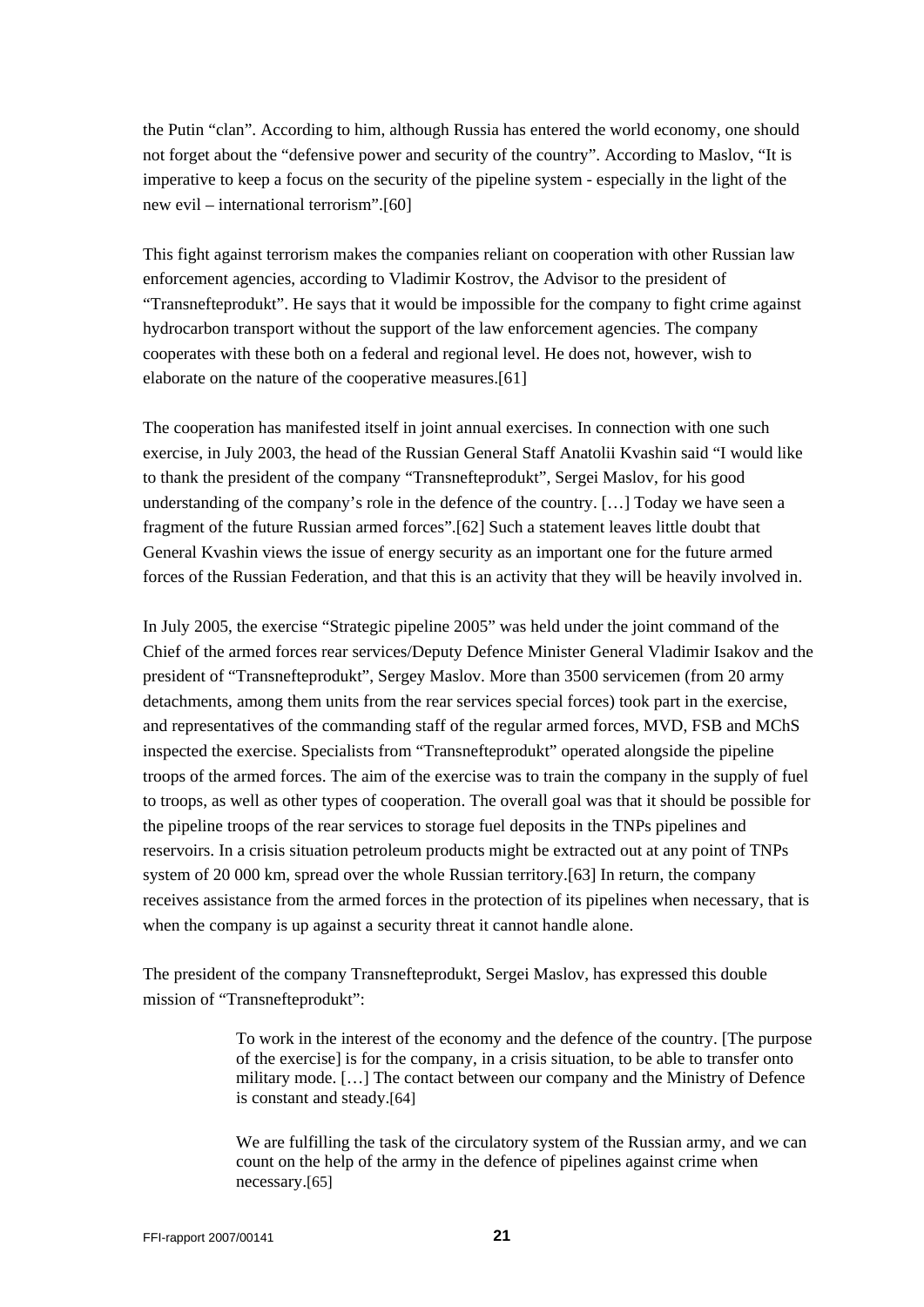<span id="page-21-0"></span>Colonel Anatoliy Tsyganok, the head of the Centre for military Prognoses, claims there has been hardly any research in the field of pipeline system security in Russia in the past 15 years. There is no agency that specialises in the protection of the Russian pipeline system. He claims there has been no advancement in Russia in this field in the past 30 years, and that current practices are not reflecting the current threats. The private service "Spetstransnefteprodukt", which was established in 2002, is only engaged in preventing petty theft of fuel, rather than deliberate or terrorist attacks on the infrastructure.[66] Tsyganok suggests that "Spetstransnefteprodukt" could serve as a hub for private security companies who would be specialised to take on the task of energy infrastructure security. That would be one way of dealing with the lack of coordination in infrastructure protection in Russia today. No coordinated effort is made in the field of energy security. For the time being the companies managing the pipelines in Russia are relying on the armed forces to come to their aid when energy infrastructure is threatened. As energy exports grow, this will become an increasingly important task for the energy companies. Chances are they also in the future will look to their long-time collaborator, the MoD, for energy infrastructure protection.

#### **4.3 Gazprom/ Unified Gas Transportation System (UGS)**



#### *Fact box 4.3 Key facts about Gazprom and UGS*

The UGS is responsible for the safe delivery of gas through the largest transportation system in the world, and is wholly owned by Gazprom, the Russian state gas monopoly. In addition to the pipeline system in Russia, Gazprom also controls some parts of the pipeline networks in other CIS countries, such as Belarus and Georgia.

The daughter company "Gazobezopasnost'" is the agency in charge of the production safety of the UGS, but their operations consist in blow out preventive activity, maintaining well equipment, as well as reconstruction after an attack or an accident has taken place. For example, the company conducted repairs of the Northern-Caucasus-Trans-Caucasus pipeline that were blasted in two places in January 2006.[68] In the aftermath of this incident, guards from the Interior Ministry were ordered to guard the pipeline, rather than the company itself.[69] This goes to show that the company does not have a security service of its own, like "Transnefteprodukt", and relies on state security structures to provide security and guarding when necessary. The company Gazprom will likely be more preoccupied with the issue of infrastructure safety if threats to these installations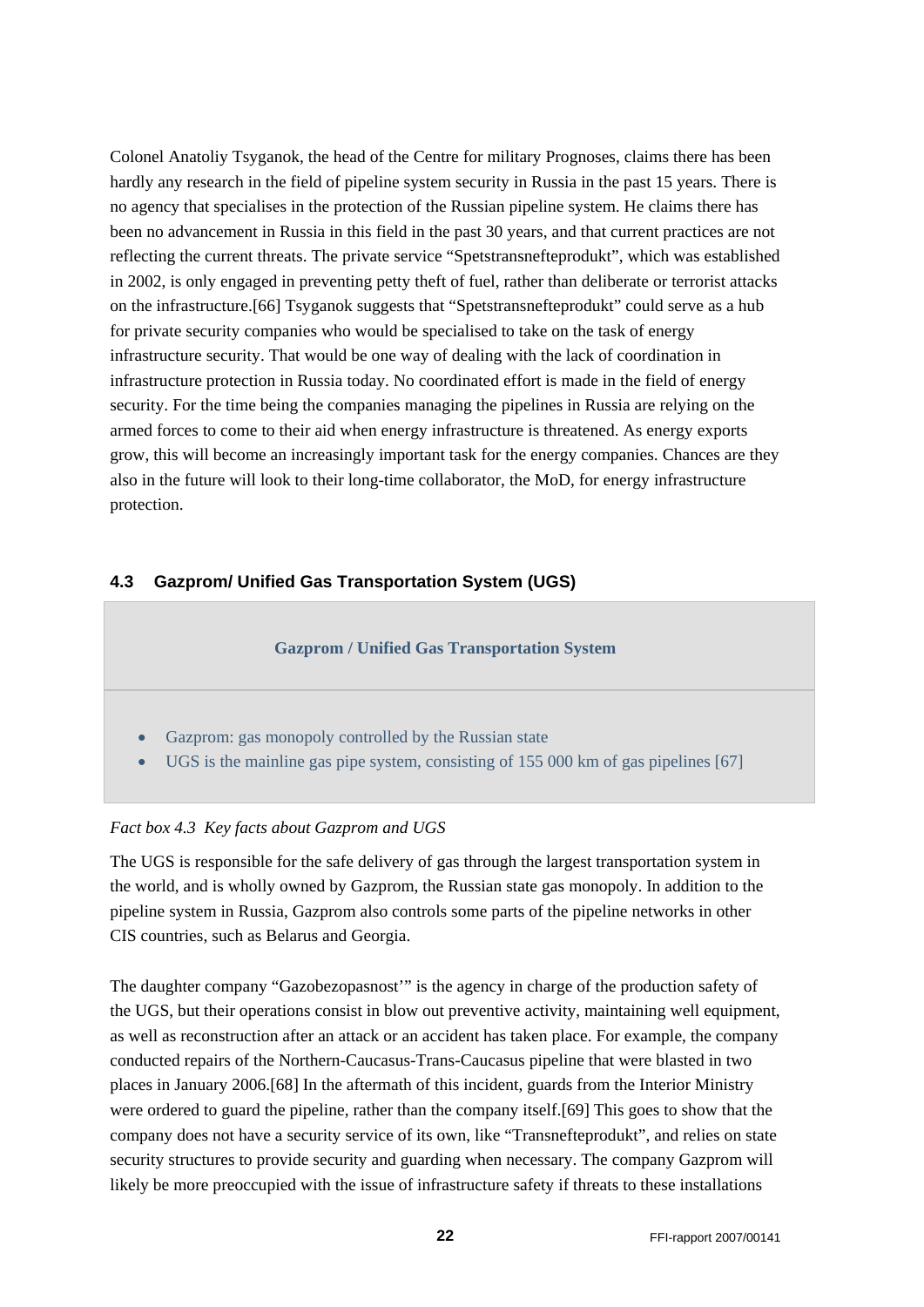<span id="page-22-0"></span>rise in the future, and it remains to be seen whether it will cooperate more closely with some state security structures than others.

## **4.4 The FSB**

# **FSB (Federal'naya Sluzhba Bezopasnosti) Federal Security Service**  • Internal security and counterintelligence agency • Personnell 250 000 – 300 000 In charge of the War on Terror in Russia • Increased focus on economic security

#### *Fact box 4.4 Key facts about the FSB*

One of the agencies that "Transneft" and "Gazprom" are relying on when it comes to security is the Federal Security Service (FSB). The FSB is in charge of counter-terrorist operations in Russia today. This means that the service is responsible for both the prevention of terrorist attacks and the handling of them if they occur outside Chechnya. Due to the intelligence-led nature of the organisation, the FSB is keener on preventing terrorist operations than on controlling the damage once an attack has taken place.

The federal security service nurtures close relations with the hydrocarbon elite of the country, as they are in many instances the same people, or people with similar backgrounds. A number of Putin's former colleagues have been given top positions in the hydrocarbon industry since his ascent to power. Examples include Dmitry Medvedev, Putins Chief of Staff and Chairman of Gazprom, Igor Sechin, his Deputy Chief of Staff and the Chairman of Rosneft, Jevgenij Shkolov, former deputy of Medvedev and later Vice-president of Transneft, and Igor Yusufov, Russia's former Energy Minister and a member of the boards of Gazprom, Rosneft and Transnefteprodukt.[70] These personal relations between the leadership of the FSB and the hydrocarbon giants indicate that the two might help each other out, come times of trouble.

The FSB's budget and mandate have increased since Vladimir Putin came to power in Russia in 1999. The service has been given an increasing number of tasks, and in 2003 the Federal Border Troops were made a part of the FSB. The fight against international terrorism in Russia, an issue that receives much attention these days, has been wholly assigned to the FSB. A corresponding increase in operational budgets has thus been legitimised. Another factor contributing to the increased budgets of the security services from 1999 on is the second war in Chechnya and the terrorist threats to the Russian heartland that commenced in this period. The FSB is looking more and more like a military organisation, rather than a paramilitary one. One of the most recent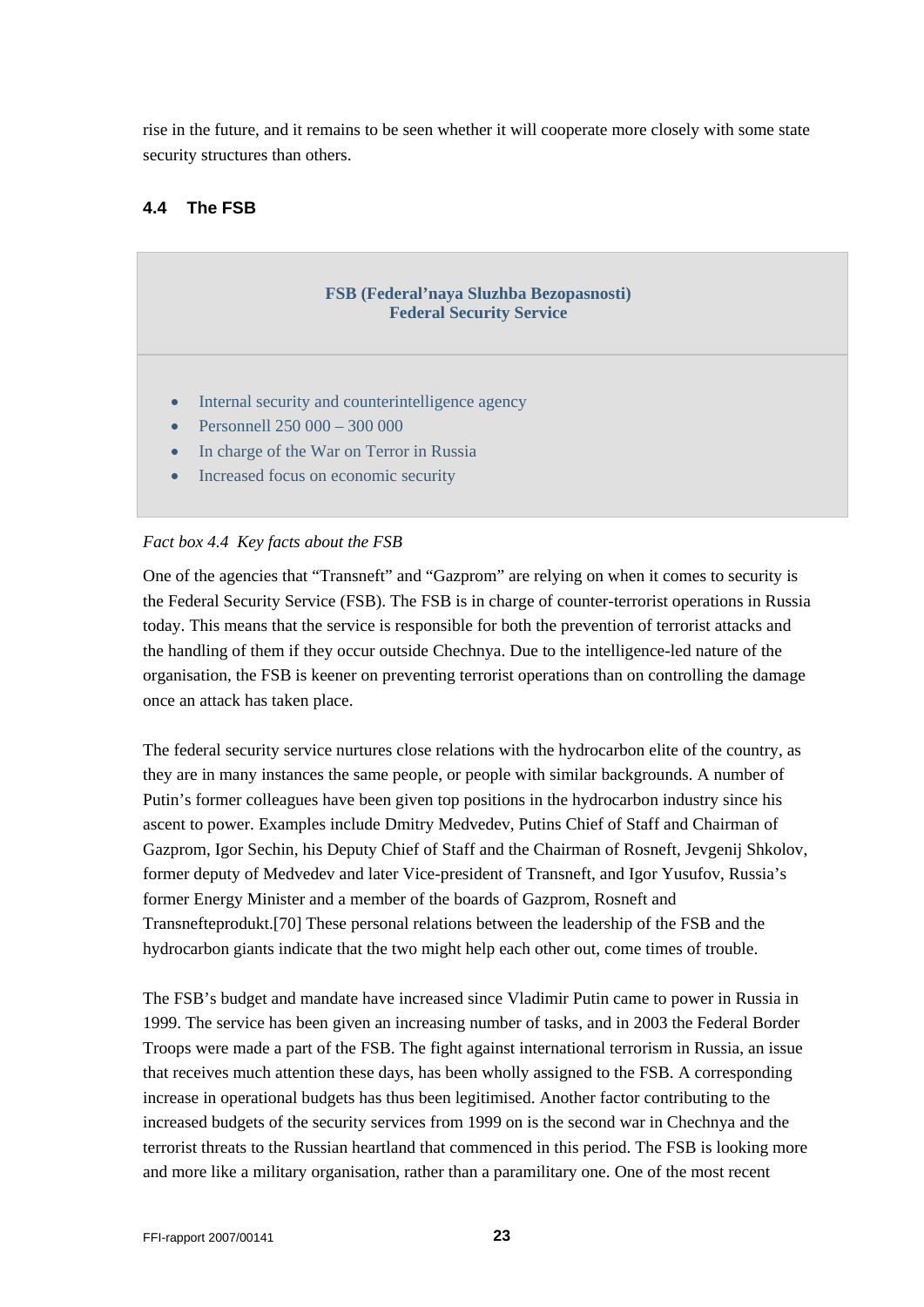additions to this organisation has been the purchase of exclusive FSB military transport planes.

The Swedish Defence Research Institute has in several reports focused on the FSB's increasing focus on the economic sphere of national security.[70;71] In the Soviet era, the clandestine services were involved in business intelligence activities, and the energy sector was highly important. Larsson claims there is evidence that the FSB also today has formal responsibilities in the energy sector. He points to the Consultative Council of the FSB from 1996, a body with the responsibility to cooperate with private security companies and develop contacts with the business community. The intention of this Council was to promote state interests and assist authorities in the defence of the community and of individuals. The FSB has a special service for economic security, but its tasks are unknown.[70]

Undoubtedly, also the FSB is taking on the issue of energy security. The FSB head, Nikolai Patrushev, has highlighted securing energy infrastructure as a growing task for his agency:

> I believe that […] cooperation of special services and law-enforcement agencies in the sphere of providing security against terrorism at facilities of the fuel and energy sector could become an important component of the joint fight against terrorism.[72]

This comment was made in the context of the Fifth Annual International Special Services Conference held in Kazan in June 2006. On the agenda at this meeting was the issue of anti-terror security of energy sector objects, in the context of the coinciding G8 meeting in St. Petersburg, which also had a focus on energy security.<sup>[73]</sup> It seems that the FSB is realizing that there will be a growing need for security services in the energy sector in the future. It might well be that President Putin is also recognising this, and that he is securing a key role in this process for his "own" agency, the FSB.

Nowadays, the prevention and handling of attacks on energy infrastructure is a joint effort by several agencies. An example of this was the attack on a gas pipeline in North Ossetia in January 2006, which hindered gas deliveries to Georgia for a critical period. After the blasts the emergency services arrived at the scene. Emergency Ministry (MChS) officers suggested that the blasts might be a result of technical failure. But experts from the regional FSB concluded that an improvised explosive device had set off the explosions. The paramilitary organisations did not find any traces of the perpetrators, however. The MVD later concluded that the evidence had been destroyed by the large numbers of repairers and operatives from the state organs at the site.[74] It seems that all the agencies were involved in cleaning up after this pipeline blasting. In the aftermath of the incident, Putin instructed the FSB to step up security at energy facilities in the Caucasus. One of his comments about the new focus of the FSB was "I want the Interior Ministry to take note of this"[75]. This situation might illustrate the incumbent's reflex in turning to "his" agency in times of crises. Indeed, the MVD is the Ministry in charge of military operations in the North Caucasus, and it has the lead in the regional command. But with his comment, Putin is signalling a more important role for the FSB in the securing energy facilities in this region.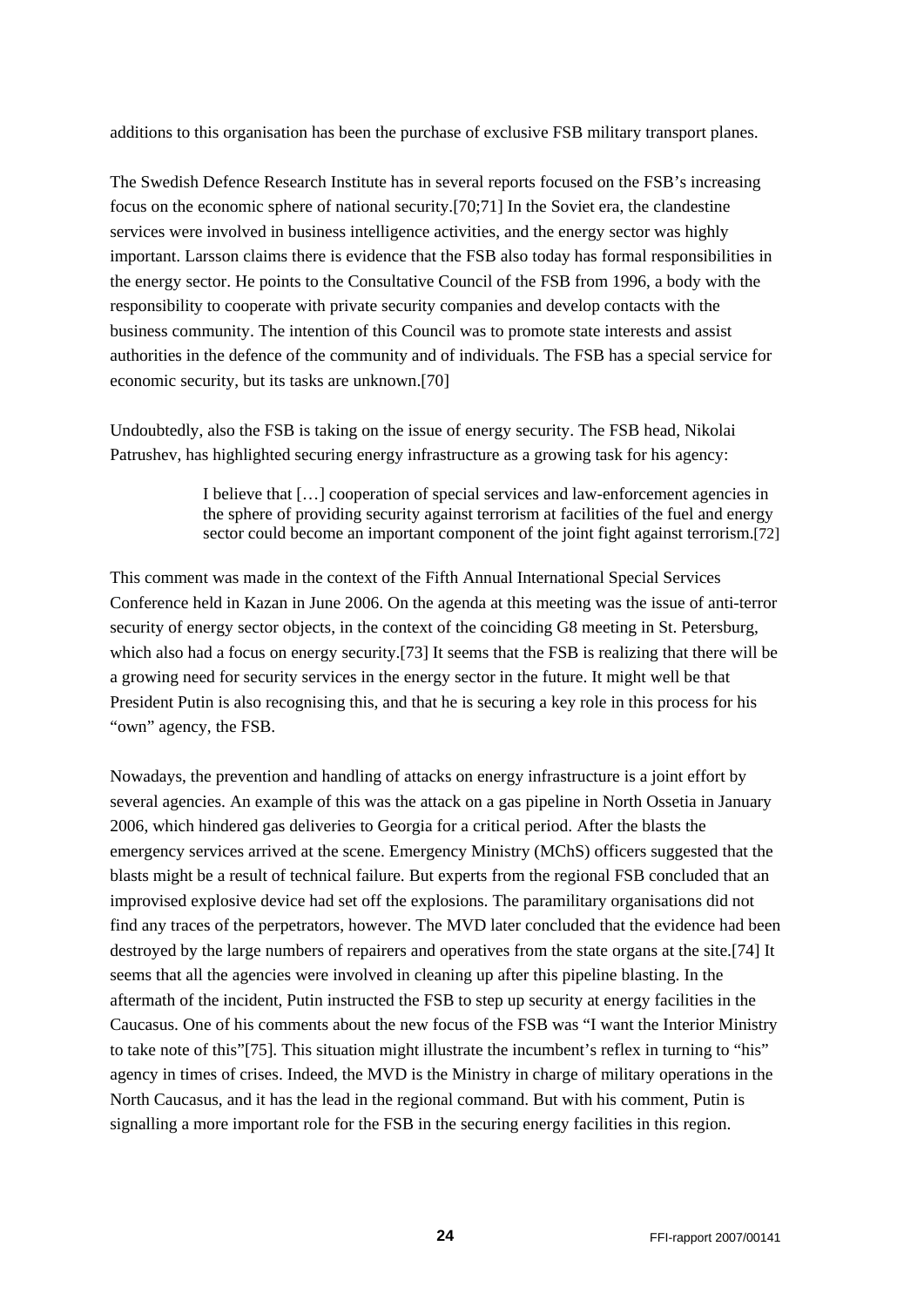#### <span id="page-24-0"></span>**4.5 MVD**

#### **MVD (Ministerstvo Vnytrennikh Dyel') Ministry of Internal Affairs**

- Interior law-enforcement agency, with own paramilitary troops
- Paramilitary troops number 170 000
- Responsible for operations in Chechnya
- UVO security provision for objects, personnel 368 300

#### *Fact box 4.5 Key facts about the MVD*

Regardless of the lack of cooperation between the different agencies involved in critical infrastructure protection, there are issues that constantly need to be addressed in the North Caucasus. The energy infrastructure of this region is subject to attacks more frequently than any other region of Russia. Historically, the task of preventing attacks on e.g. pipelines has been allocated to the intelligence services, that is, the FSB or the military intelligence. Today, the MVD has responsibility for coordinating operations in Chechnya. Therefore, one might expect that the MVD has gained valuable experience in Chechnya that might be transferable to other parts of the country. For example, the regional branch of "Transneft", "Grozneftegaz", allotted the responsibility of protecting pipelines to the Extradepartemental Guard Services (UVO) of the MVD.<sup>[9](#page-24-1)</sup> The UVO is a branch of the MVD that offers security services to private or other customers on a commercial basis, taking on such missions as securing objects, persons and geographical areas. The UVO is, in other words, a semi-privatised structure in the sense that it is funded partly through the MVD budget, and partly by clients. In this sense, one might expect that Grozneftegaz have probably paid the UVO market price for its services in securing one particular piece of pipeline. This, in turn, means that the MVD is offering security services similar to the ones offered by private companies in Russia.

The existence of the UVO has been a hotly debated issue in Russia, and several attempts have been made to reform the service. The debate has centred on the legitimacy of police officers engaging in commercial activity, as well as on the monopolisation of some parts of the security sector by the UVO. The UVO is said to control 50 per cent of the market in security services, a market with an annual turnover of \$ 2 billion.[76] There is indeed money to be made from this business, and it seems understandable the MVD leadership is reluctant to part with this profitable business. In 2005, a new structure was added to the UVO; a militarised and specialised unit trained specifically for the protection of technical objects.[77] However, it does not seem that this has given the MVD a stronger role in securing energy infrastructure in Russia. According to the

l

<span id="page-24-1"></span><sup>9</sup> *Upravlenie Vnevedomstvennoy Okhrany MVD Rossii,*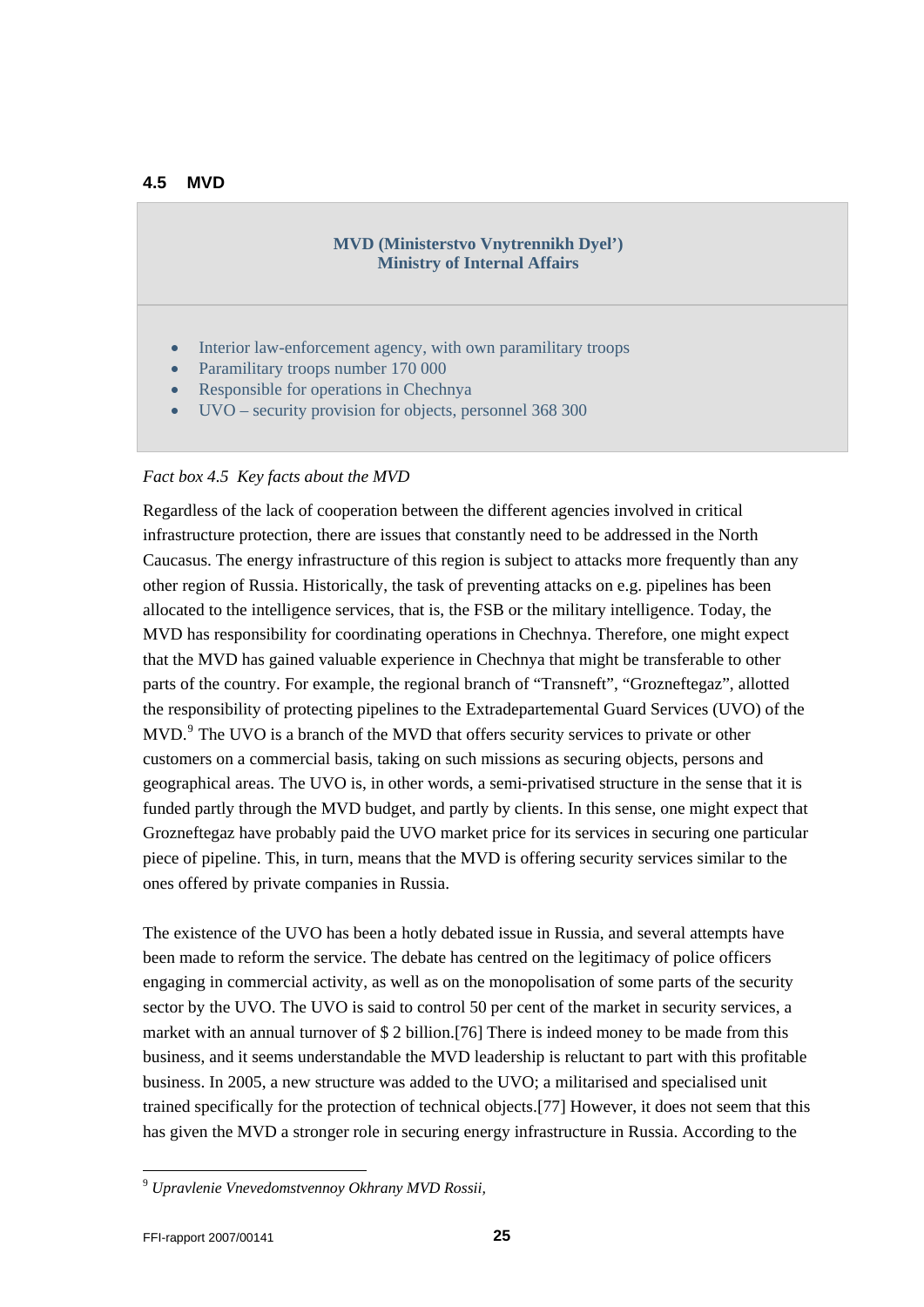<span id="page-25-0"></span>commander of the Interior Troops, General Nikolai Rogozhin, the main priority for the MVD is the operation in Chechnya.[78] The secondary priority is the MVDs responsibility for securing 100 nuclear power plants across Russia. This is indeed a particular task of energy security that the MVD has been given. In the field of petroleum installations, however, the MVD do not seem to fill any particular role, and the UVO case in Chechnya seems largely region-specific.

In the North Caucasus, a particular division of labour is emerging between the security agencies in terms of both anti-terror and other operations. How these compilations and co operational procedures are organised in other parts of Russia remains less explored. This depends on not only the centre's doctrine or policies, but also on local structures, the energy companies and strategic or financial calculations, as well as the historical experiences in that particular region. When doctrinal provision for how these services are to be provided is unclear or non-existent, the result is that these structures are coalesced in an ad hoc manner if and when the need arises, as seen in Chechnya.

## **4.6 CSTO**

-

#### **CSTO Collective Security Treaty Organisation**

- Member states: Russia, Belarus, Armenia, Kazakhstan, Kyrgyzstan, Tajikistan  $(+Uz$ bekistan $)10$  $)10$
- Aim: preserve collective security; on all states' territories
- Collective Rapid Deployment force (KSBR): 11 battalions strong
- Focus on energy security in recent exercises

#### *Fact box 4.6 Key facts about the CSTO*

Energy infrastructure security has also caught the attention of the regional security organisation CSTO, of which Russia is the leading member. The CSTO is an aspiring regional security player and has lately stepped up its efforts to take on a number of military tasks. Its defined main task is fighting terrorism, and several anti-terror exercises have been held in order to practice interoperability. The CSTO has also established a Collective Rapid Deployment Force (KSBR)  $[79]$ <sup>[11](#page-25-2)</sup>, which is to be able to deploy in the event of a terrorist attack in the CIS area. Moreover, at the recent CSTO summit in Minsk in June 2006, the organisation proposed the creation of two more rapid reaction units, one consisting of peacekeepers, and another earmarked for emergency situations.[80]

<span id="page-25-1"></span> $10$  Uzbekistan is a former member of the organization which has regained observer status and is contemplating a renewed membership of the collective organization.

<span id="page-25-2"></span> $11$  Kollektivnyie sily Bystrovo rasvertivanija, which today consist of eleven battalions (three Russian, three Kazakh, three Tajik and two Kyrgyz battalions)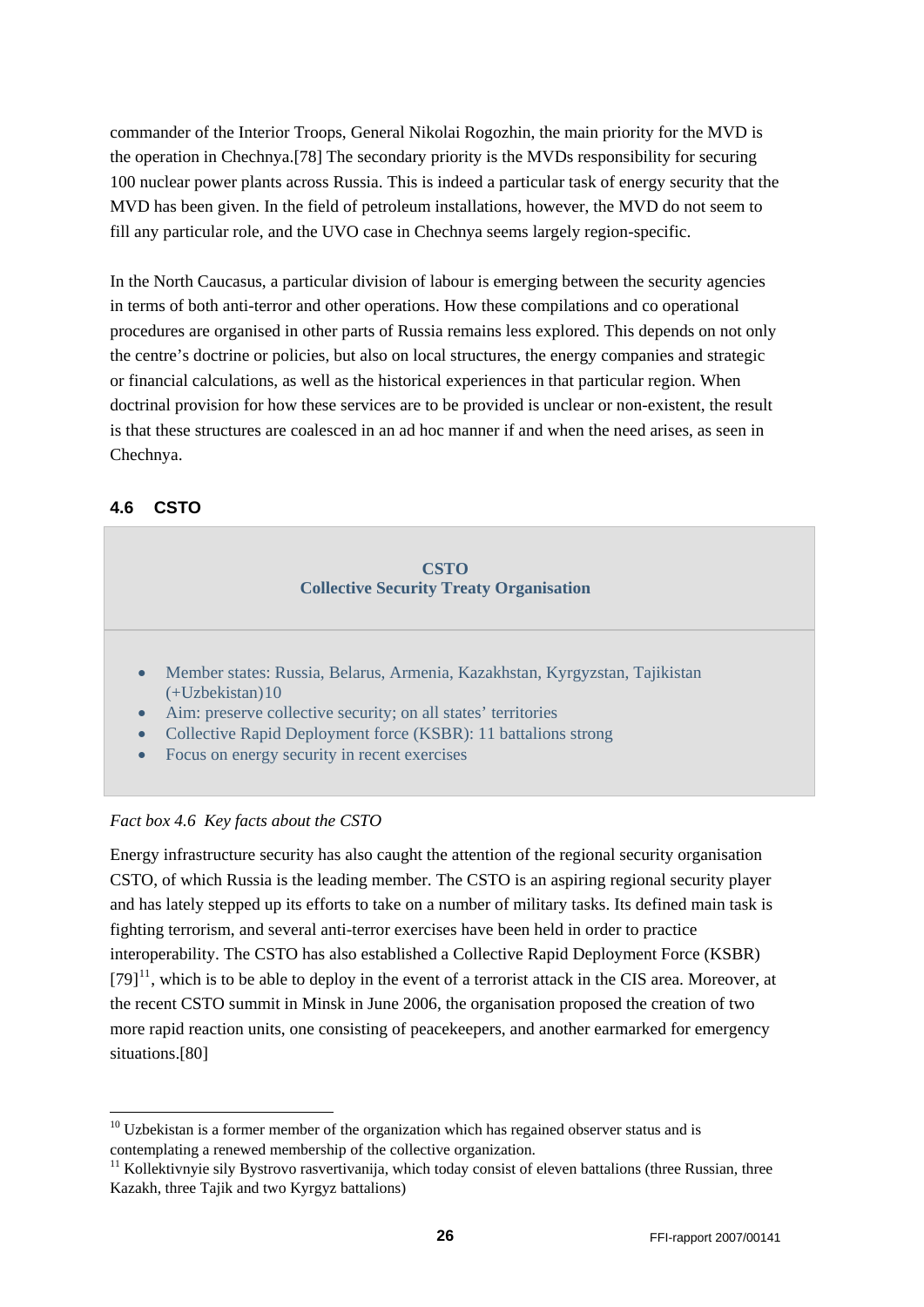The scenarios of CSTO exercises in recent years have focused on securing energy infrastructure against terrorist attacks, resolving hostage situations, and eliminating terrorists. Both regular armed forces and the FSB and MVD armed forces have participated in the exercises. The exercise held in Belarus in June 2006, "Commonwealth Shield 2006", was particularly oriented towards pipeline security.[81] According to Aleksandr Orlov in the CSTO secretariat, the issue of protecting pipelines has arisen several times in CSTO Security Council meetings. As of yet, there has been no talk of the permanent protection of pipelines, but rather of deployment when there is a particular need for pipeline security in one or more of the member states. The normative foundation for such tasks is currently being drafted within the organisation, according to Orlov.[82]

In September 2006, the exercise "Antiterror 2006" was held in Armenia, at which special units from Armenian and Russian special services, as well as other law enforcement agencies took part. The exercise simulated a terrorist seizure of a nuclear power plant, designed to "test the ability for information sharing and coordination among  $SNB<sup>12</sup>$  $SNB<sup>12</sup>$  $SNB<sup>12</sup>$ , MVD, CIS TsSH (Tsentr Spetsial'noye Naznachenya) FSB, MChS and the Defence Ministry of Armenia", in the words of Boris Mil'nikov, the head of the CIS Anti-terrorist Centre in Bishkek.[83] The scenario shows how the different parts of Russian armed forces coordinate their efforts in securing energy infrastructure in the CIS area.

Exercise scenarios are not necessarily indicative of the course of action should a real crisis arise. Many see the CSTO, which is a Russia-dominated structure, as Russia's tool for military intervention in her neighbour states, should these be destabilised. Destabilisation in any of these countries is one of Moscow's main security concerns. It seems likely that Russia would want to take part in any operation that involved securing energy infrastructure in any of the other member countries, as it would be vital to Russia's own energy security. In addition, Russian security structures have some experience with operating in the whole CIS area, and the security agencies of CIS countries have been known to cooperate closely.

However, in the case of a deliberate attack on energy infrastructure in Russia proper, it seems less likely that Russia would request military assistance from her CSTO allies. The Russian armed forces, which dominate the military structures of the CSTO, would probably not need CSTO support. As such, it seems the security alliance is an offensive foreign policy tool for Russia in her "near abroad", rather than a collective alliance where all members come to each other's aid. The leader of the Centre for Military Prognoses, Anatoly Tsyganok, claims that the signals from the organisation testify to Moscow's plans to increase her influence in Central Asia, the Caucasus and Eastern Europe. "Protection of railway lines and energy pipelines by (the Russian dominated) CSTO forces might enhance Russian influence in the region".[84]

l

<span id="page-26-0"></span><sup>12</sup> Sluzhba natsional'noj Bezopasnosti Armenii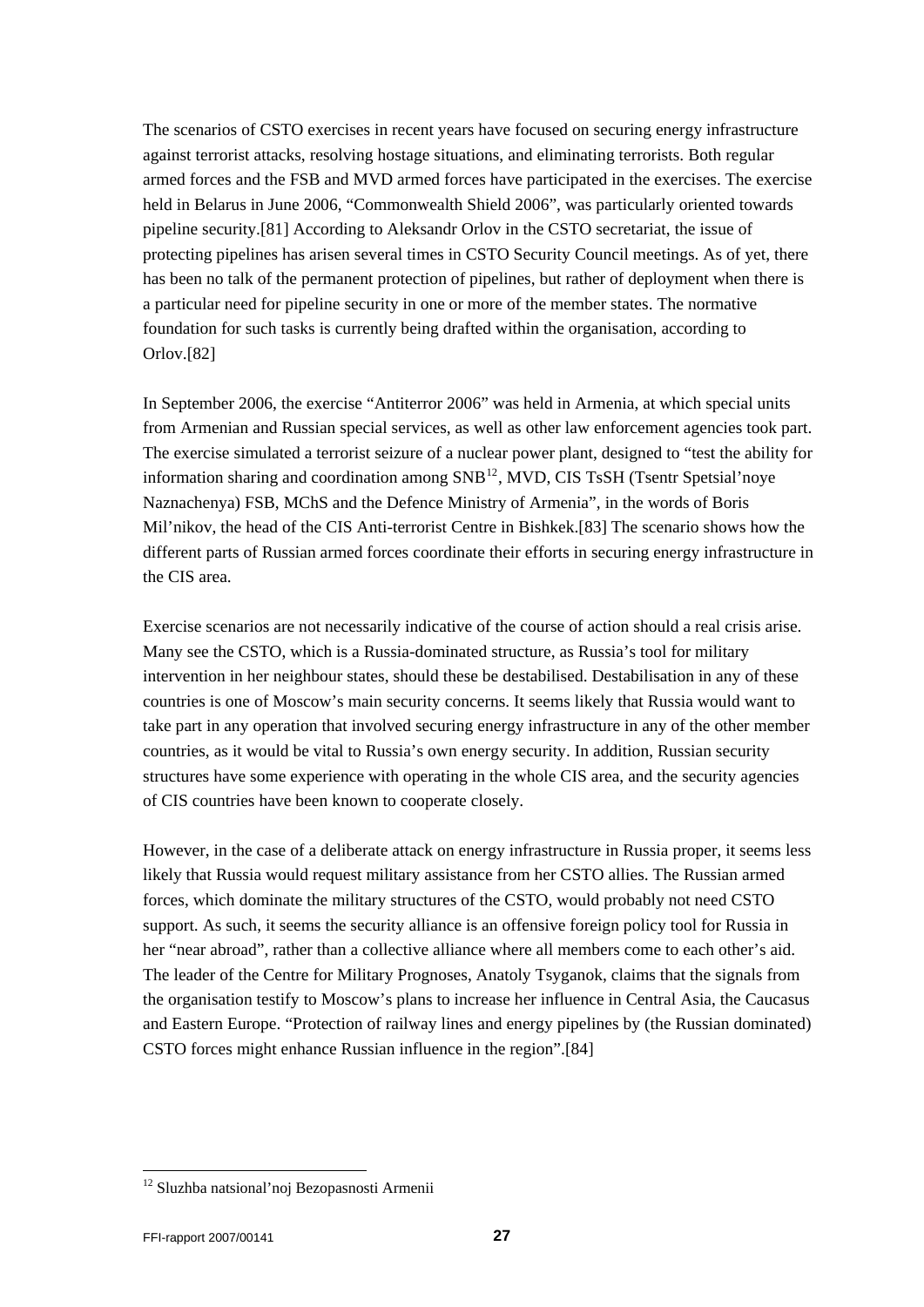# <span id="page-27-0"></span>**5 Determining factors for future developments**

The size and vulnerability of the Russian energy complex, and growing world energy consumption, indicates that security will have to be tightened if Russia is to be a safe future supplier of hydrocarbons to the world market. This report has argued that there are no clear doctrinal guidelines for how to provide such protection. However, a number of factors support the notion that the state's armed and paramilitary forces will fulfil this task in the future. These factors are the importance that the Russian leadership attaches to the hydrocarbon sector, the presence of former intelligence officers in the energy sector, the weakly developed private security sector in Russia, the sheer size of the Russian armed forces, the numerous agencies that are able to secure infrastructure, the reformed Russian armed forces' need for new tasks, as well as local power structures and relations.

The relationship between the independent and dependent variables that influence the extent to which Russian armed forces secure infrastructure might be presented in the following manner:



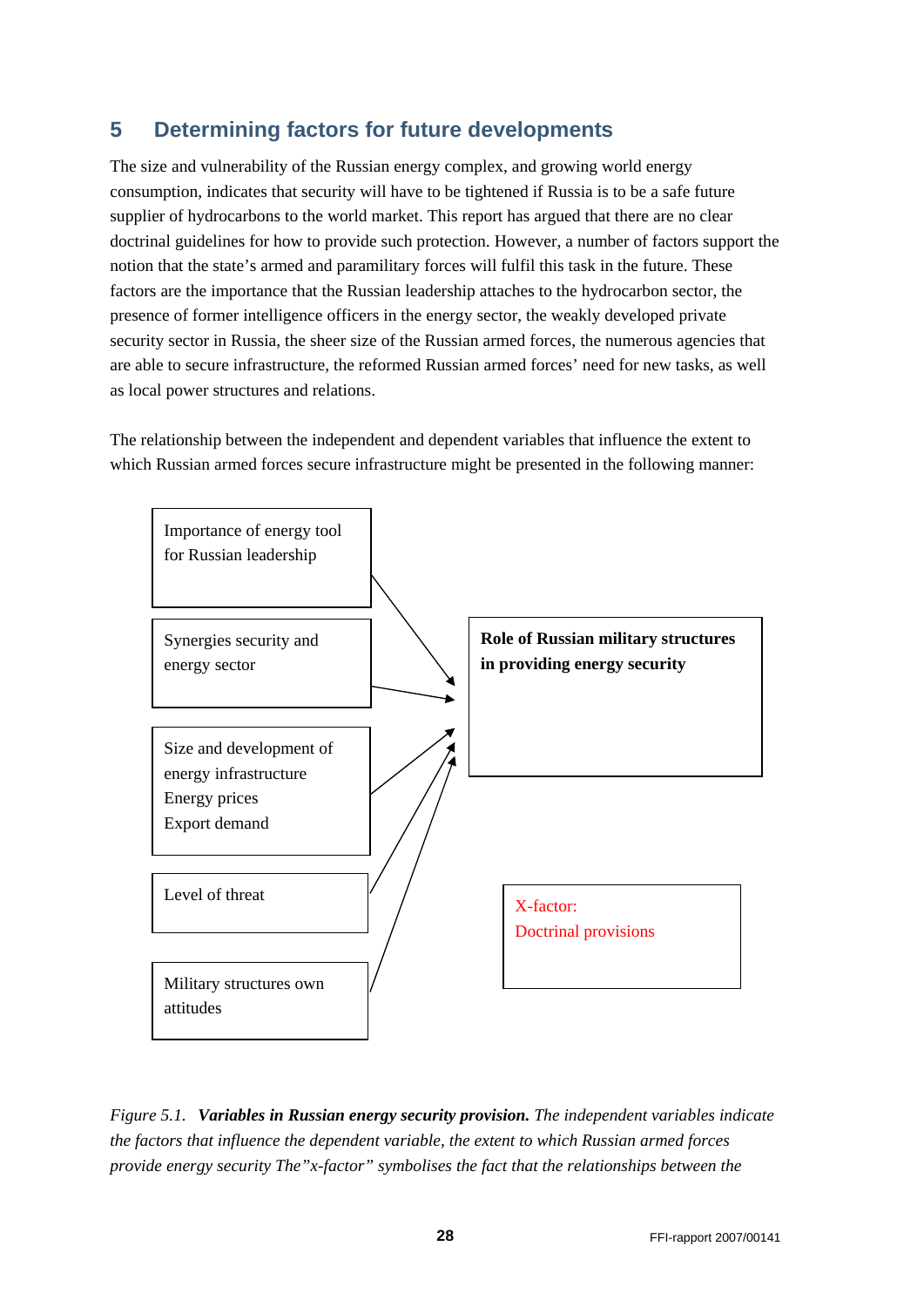*independent and dependent variable might alter radically if a change in doctrinal provisions were to take place.*

A number of independent variables influence the extent to which the various armed agencies fulfil the task of securing energy infrastructure. These factors are likely to continue to influence the process in the future, and they might serve as a good map for analysis.

The first determining factor is the importance of the energy tool to the Russian leadership. Hydrocarbon exports are Russia's main source of income, and an important foreign policy tool. If the Russian leadership attaches as great, or greater, importance to this factor in the future, chances are the focus on energy security will increase. If, on the other hand, Russia finds new sources of income, or that the energy tool is not really an effective foreign policy tool, energy infrastructure security might not be at the top of the Kremlin's agenda. The current president has attached great importance to the energy sector, partly because he believes it represents the key solution to many of Russia's current problems.

The second determining factor is also closely linked to the current Russian leadership. Representatives from the security sector take up posts as board members, chairmen and CEOs in the petroleum industry in Russia. This development has lead to a closer collaboration between energy companies and the security services. When the companies have close contacts with the security services, these services become a natural pool upon which to draw to provide security. The current leadership, with its dual focus on energy security and national security, will also necessarily see potential synergies between the sectors. Another leadership might not see the relations between the two as natural. There is reason to believe, however, that the current leadership has made its imprint on Russian policy for some time to come.

All of the above is directly related to the development of the Russian energy sector. The size and development of the energy infrastructure will determine how important, and difficult, it will be to protect it in the future. Export markets and hydrocarbon prices will also influence these factors. Chances are that Russia will remain export-oriented as long as prices are high, and that it will develop its energy infrastructure further. Because of high production costs in Russia, there may be little impetus to develop the energy infrastructure, particularly if this implies less profit. If the necessary investments are not made in the hydrocarbon infrastructure, there will not be much left to protect, as the current infrastructure is in a dire state. Thus, the higher level of investments and hydrocarbon prices, the higher chances are for enhanced protection of energy infrastructure.

This brings us to the main independent variable that influences what tasks the Russian armed forces will take on in the energy sector: the level of threats to energy installations. To draw on the levels established in chapter 2.2., threats at the state level will most definitely require the use of state security structures to protect energy infrastructure. If Russian energy resources in the future are threatened by other countries, the pipeline troops of the armed forces have the necessary training to both provide Russian troops with fuels, and to protect the hydrocarbon infrastructure. Furthermore, the armed forces are the only force with the necessary troop number to protect the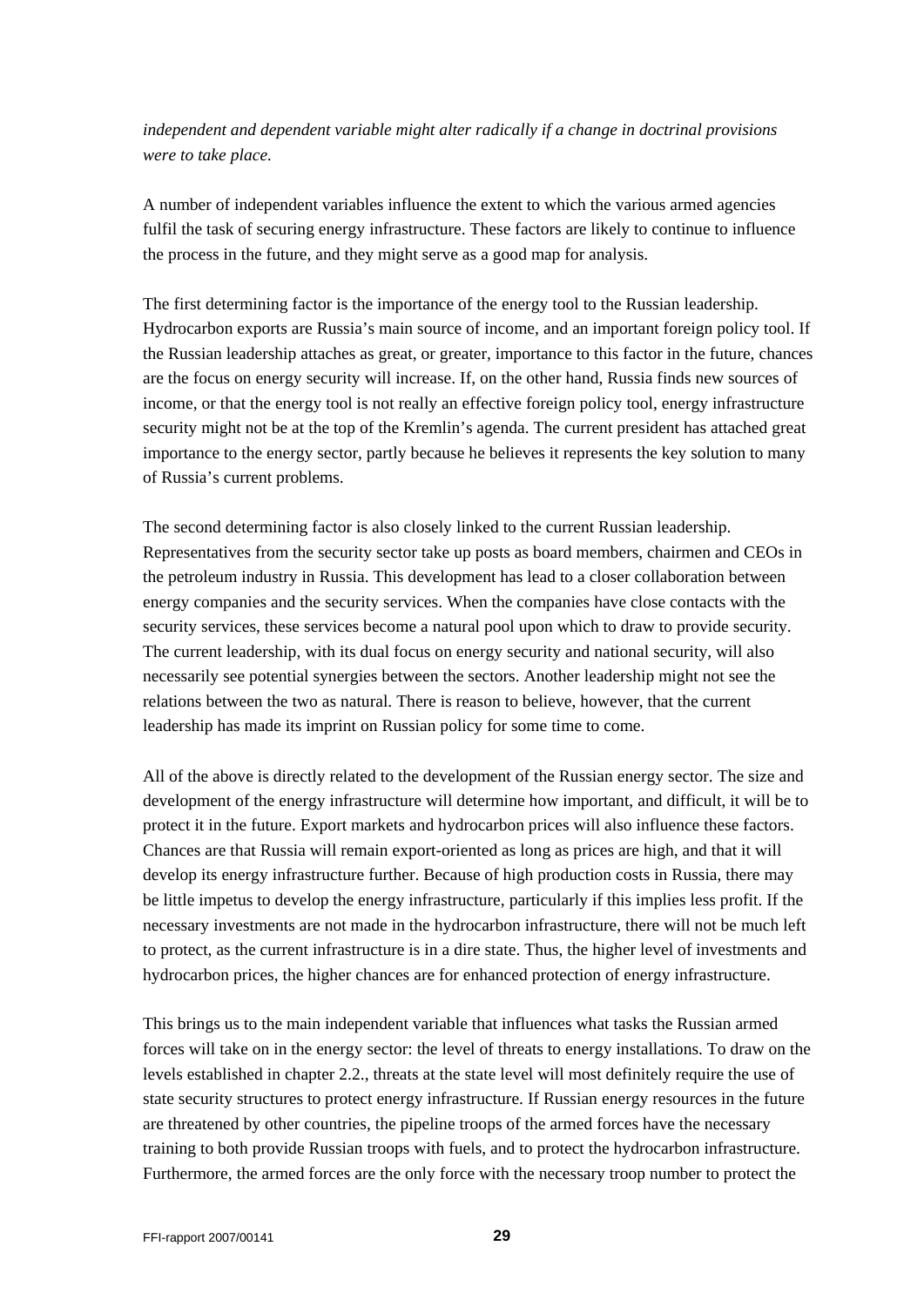vast Russian energy infrastructure.

As for asymmetrical threats, the anti-terror operations in Russia today are led by the FSB. In the case of heightened threats from international terrorist networks, this organisation will most likely take on the task of protecting infrastructure. However, the anti-terror legislation of the Russian Federation provides for the possible use of any state structure in anti-terror operations. The CSTO is also developing a capability to deal with terrorist threats. Chances are that Russia will not need to draw on CSTO capabilities to secure her energy infrastructure. On the other hand, if the organisation has developed efficient mechanisms, the use of this organisation cannot be excluded, also on Russian territory.

On the domestic level, terrorist and other threats are addressed jointly by the FSB and the MVD. In the case of Chechnya, the MVD is now in charge of operations, including anti-terror operations. The region has also had the highest number of attacks on energy infrastructure in Russia in recent years. The MVD has gained valuable experience in the field of energy security, and the semi-privatised branch of the MVD, the UVO, is already invovled in energy infrastructure security. If threats were stepped up, this would be a natural pool to draw on, as the UVO has particular training in securing objects. However, this agency works on private contracts, and would need to be hired by the particular energy company on a case by case basis.

If the threat level in Chechnya were to rise even further, the lack of cooperation between the different agencies could come to the fore. The historical tradition in Russia has in times of crises been that of overlapping responsibilities and faulty coordination. Even in times of relative stability, cooperation is not functioning. A crisis in the energy sector would no doubt produce variable results, at the least. If domestic threats to energy infrastructure were stepped up, it seems likely the current president would turn to "his organisation" in order to provide security. This is an organisation he knows and trusts with solving problems. In addition, the FSB is constantly extending its portfolio, taking on more tasks related to all spheres of Russian national security, inside or outside the military domain. However, in the current situation, or in a situation with a lower threat level, the current trend, in which cases are solved on an ad hoc basis, is likely to continue.

The fifth factor that determines the role of the Russian armed forces in securing energy infrastructure is their own attitudes towards solving this task. The cases analysed in this report show that the agencies that have seen mutual benefit in cooperation willingly take on the task of securing energy infrastructure with arms. In the case of "Transneft" and "Transnefteprodukt", the Ministry of Defence has pinpointed an area where it can provide services, and get favours in return. In the maritime sector, the Baltic and Northern Fleet are cooperating with the hydrocarbon sector in order to get favours from the companies, or to make themselves more relevant in a regional security perspective. In a reformed Russian armed force, the Navy and other branches of Russia's armed forces are looking for new tasks that can secure future funding and make them become the prime security provider in a regional or national perspective.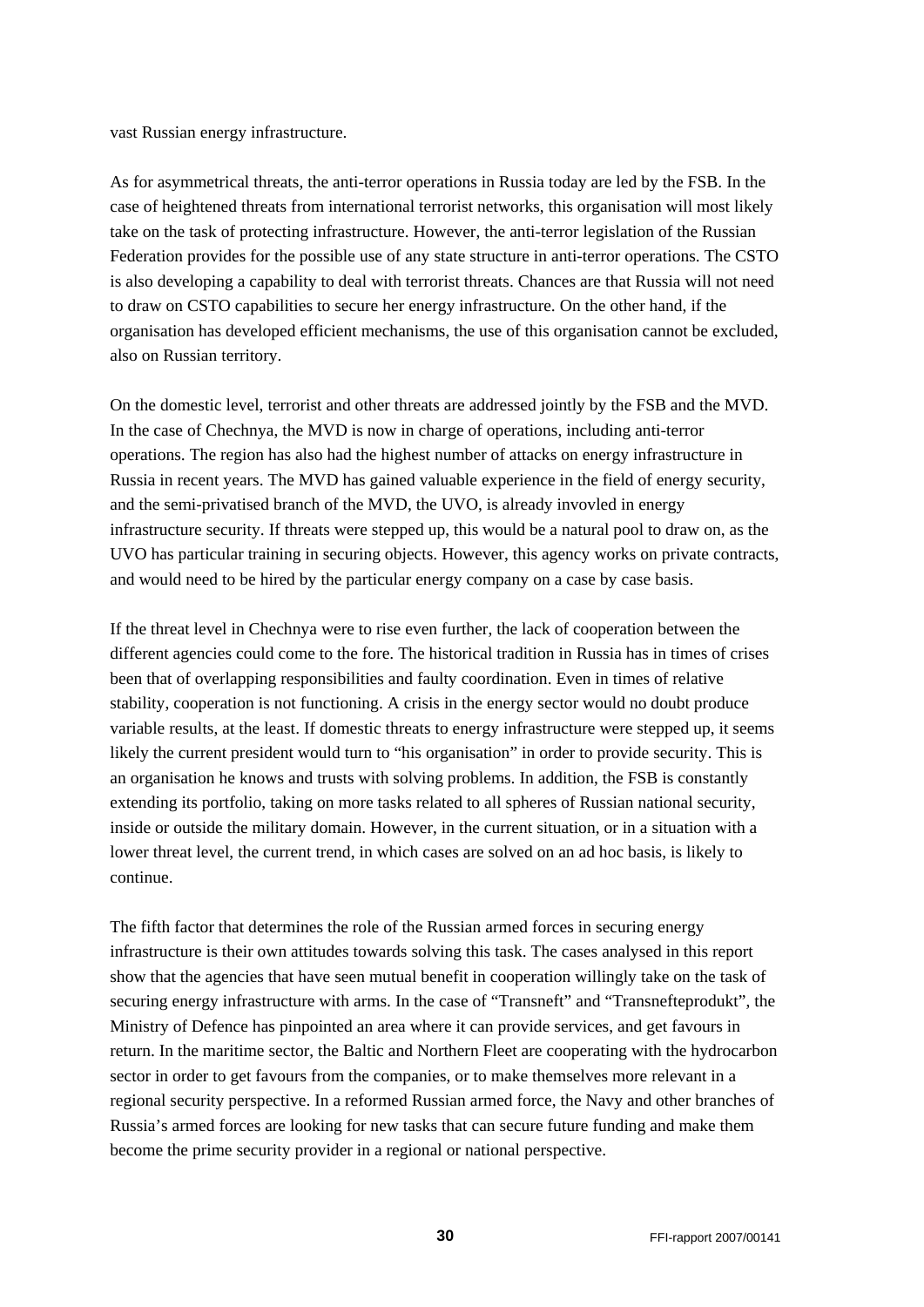The "x-factor" in the situation described above is the lack of doctrinal provisions on energy security in Russia today. A major change in any of the abovementioned factors might force Russian policymakers to provide clearer guidelines for how to achieve energy security on a large scale. For now, the open-ended doctrinal provisions serves as a catalyst for the use of the Russian security services to secure energy infrastructure, due to the possibilities for ad hoc solutions, and due to the suitability of the Russian security services for such missions.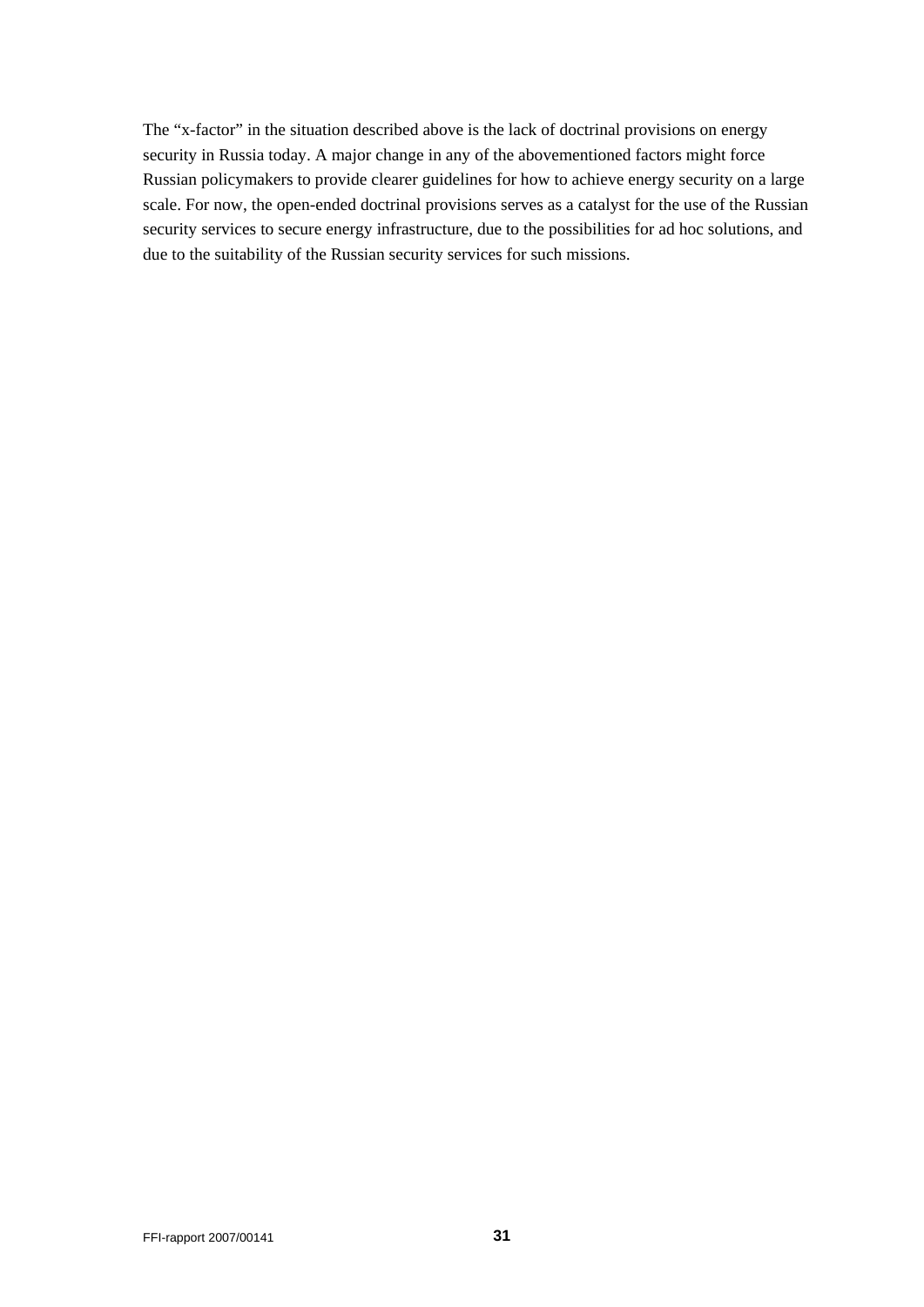## <span id="page-31-0"></span>**References**

- [1] "Rank order oil/gas exporters,"*,* [www.cia.gov/cia/publications/factbook](http://www.cia.gov/cia/publications/factbook) ed 2006.
- [2] M. T. Klare, "Oil moves the war machine," *Progressive*, vol. 66, June 2002, no. 6 June2002.
- [3] R. Mihailescu, "Joint efforts to safeguard Baku-Tbilisi-Ceyhan pipeline," 2004.
- [4] S. Brailovskaya, "Trubnyi interes spetsslyzhb,"*,* 128 ed 2006.
- [5] R. Mihailescu, "Joint efforts to safeguard Baku-Tbilisi-Ceyhan pipeline," 2004.
- [6] I. Plugatarev, "Karaul I truboprovodov mozhet prinyat' ODKB," 2006.
- [7] R. Mihailescu, "Joint efforts to safeguard Baku-Tbilisi-Ceyhan pipeline," 2004.
- [8] "Neft', Truby, Antiterror," *Neftjanye Vedomosti*, vol. No. 15 (86) June2006.
- [9] J. Daly, "Special report Pipelines: How fragile?," 2003.
- [10] "[www.iags.org/iraqpipelinewatch.htm,](http://www.iags.org/iraqpipelinewatch.htm,)" 2006.
- [11] J. Daly, "Special report Pipelines: How fragile?," 2003.
- [12] "Do we need a transatlantic energy security policy?," 2006.
- [13] P. Gallis, "NATO and Energy Security, "Order code RS22409, Mar.2006.
- [14] N. Grib, "Truboprovodniy Transport, Gaz na polnuyo moshnost,"*,* 054 ed 2005.
- [15] M. J. Economides, "Natural Gas Driving Most Crucial Pipeline Projects In emerging Energy Scene," *Pipeline & Gas Journal*, vol. May 2005 May2005.
- [16] "US Energy Secuirty: Rusia and the Caspian," 2006.
- [17] "Energy Information Administration Background Brief Russia," 2006.
- [18] M. Korutikhin, "Russia faces growing surplus of oil and gas pipeline capacity"," *Russian Energy Weekly,* vol. V, September 2006, no. 232 Sept.2006.
- [19] "Energy Information Administration Background Brief Russia," 2006.
- [20] M. J. Economides, "Natural Gas Driving Most Crucial Pipeline Projects In emerging Energy Scene," *Pipeline & Gas Journal*, vol. May 2005 May2005.
- [21] A. E. Z. H. D. H. Farrell, "Energy Infrastructure and Security," *Annual Review of Environmental Resources,* vol. 29, pp. 421-469, 2004.
- [22] N. Elhefnawy, "Toward a Long-Range Energy Security Policy"," *Parameters*, vol. 36, Spring 2006, no. 1 2006.
- [23] C. Hooper, "The peril of power: Navigating the natural gas infrastructure,"*,* 132, June 2006 ed 2006.
- [24] C. &. G. R. T. S. Singer, "Energy wars: past, present and future," 2001.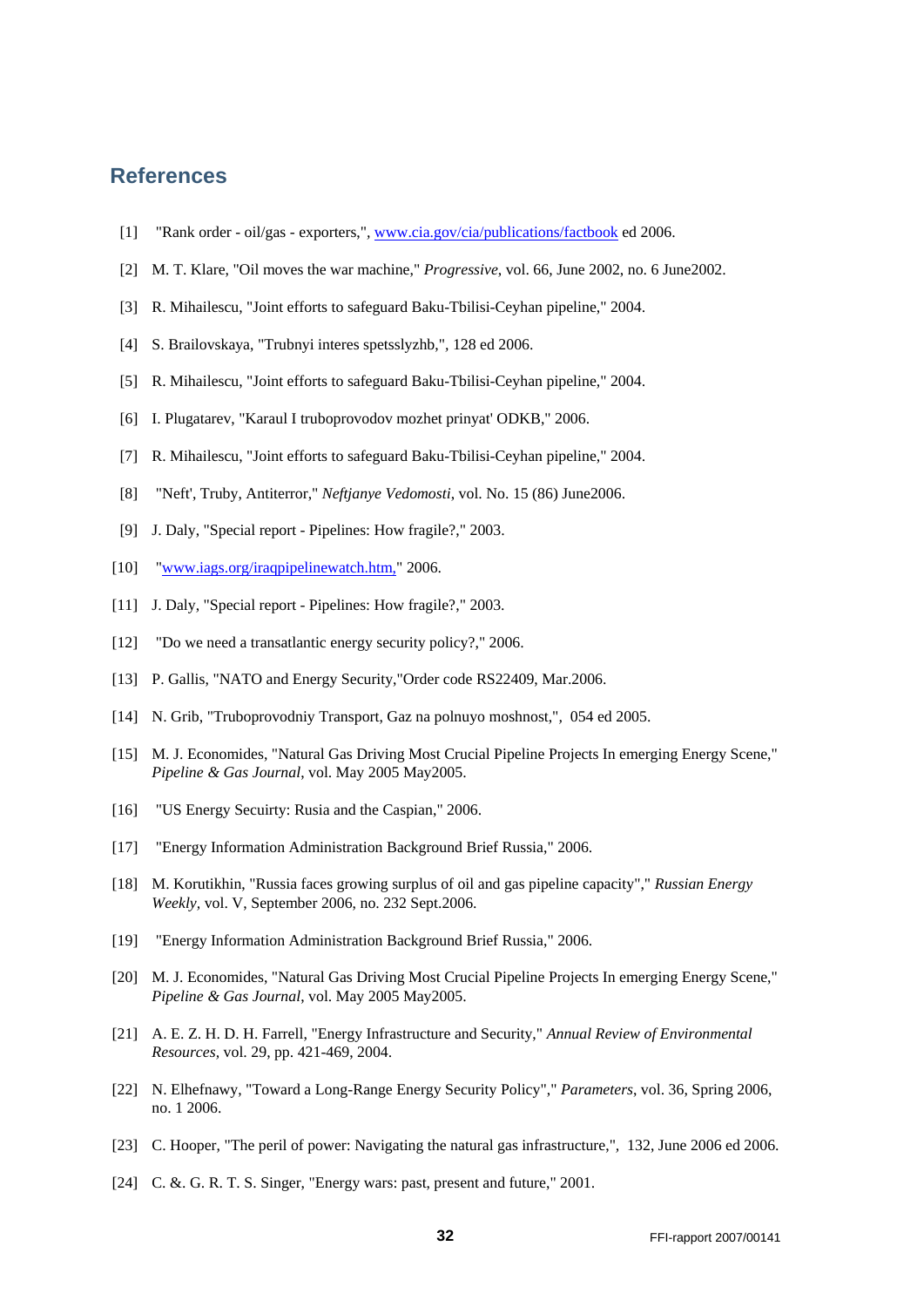- [25] G. Luft, "Pipeline Sabotage is Terrorist's weapon of choice ," *Pipeline and Gas Journal*, vol. February 2005 2005.
- [26] M. Shteinberg, "Voennyi flot Ben Ladena," 2005.
- [27] Å. &. L. B. Kjøk, "*Terrorism and Oil an explosive mixture? A Survey of Terrorist and Rebel Attacks on Petroleum Infrastructure 1968-1999.* "FFI/Rapport-2001/04031, 2001.
- [28] "Posledstviya vzryvov na gazoprovodakh," 2006.
- [29] A. Tsyganok, "Chastnnaya armiya na strazhe energeticheskoy bezopasnosti," *Khranitel'*, June2006.
- [30] "The Russian Energy Strategy until 2020," 7 A.D..
- [31] "The Russian Energy Strategy until 2020," 7 A.D..
- [32] B. Yelstin, "On National Security,". Speech to Federation Council 1996, Ed. 1996.
- [33] "Voyennaya Doktrina Rossiiskogo Federatsii," 2006.
- [34] D. Yergin, "Ensuring energy security," *Foreign Affairs*, vol. 85, Mar/Apr 2006, no. 2 2006.
- [35] D. Yergin, *Shattered Peace: the origins of the cold was and the national security state*. Boston: Houghton Miffin, 1977.
- [36] V. I. &. M. M. V. Kuroyedov, "Russia's national maritime policy," *Military Thought*, vol. 001 2002.
- [37] "Federal'nyi zakon "O protivodeystvii terrorismu","*,* N 35-F3 ed 2006.
- [38] M. T. Klare, *Resource Wars. The new landscape of Global Conflict* , 2001 ed. **New York** : Henry Holt and Company LLC, 2001.
- [39] A. Tsyganok, "Otdat' truboprovody pod okhranu chastnykh voyennykh organisatsiy,"*,* 002 ed 2006.
- [40] K. C. Smith, "Security Implications of Russian Energy Policies,"*,* 09 ed CEPS Policy Brief: Centre for European Policy Studies, 2006.
- [41] H. Blakkisrud, "*Centre and periphery in Russian politics: the development of Russian federalism*  ,"1998.
- [42] H. Plater-Zyberk, "Russia's Special Forces," Conflict Studies Research Centre,05/50, Sept.2005.
- [43] G. N. Ocheretin, "Armed forces fuel supply service: History and Present," *Military Thought*, vol. 6 Nov.2001.
- [44] P. Altunin, "I v mirnyi chas, kak na voine," 2002.
- [45] G. N. Ocheretin, "Armed forces fuel supply service: History and Present," *Military Thought*, vol. 6 Nov.2001.
- [46] M. Khodarenok, "Krovenocnaya Sistema sovremennoy armii," 2001.
- [47] "Gazprom and RF NAVY ink cooperation agreement," 2005.
- [48] "Neft' pod zachitov flota," 2006.
- [49] N. Poroskov, "The military and society. Pipe all hands on gas!," *Defence & Security*, vol. 052 May2005.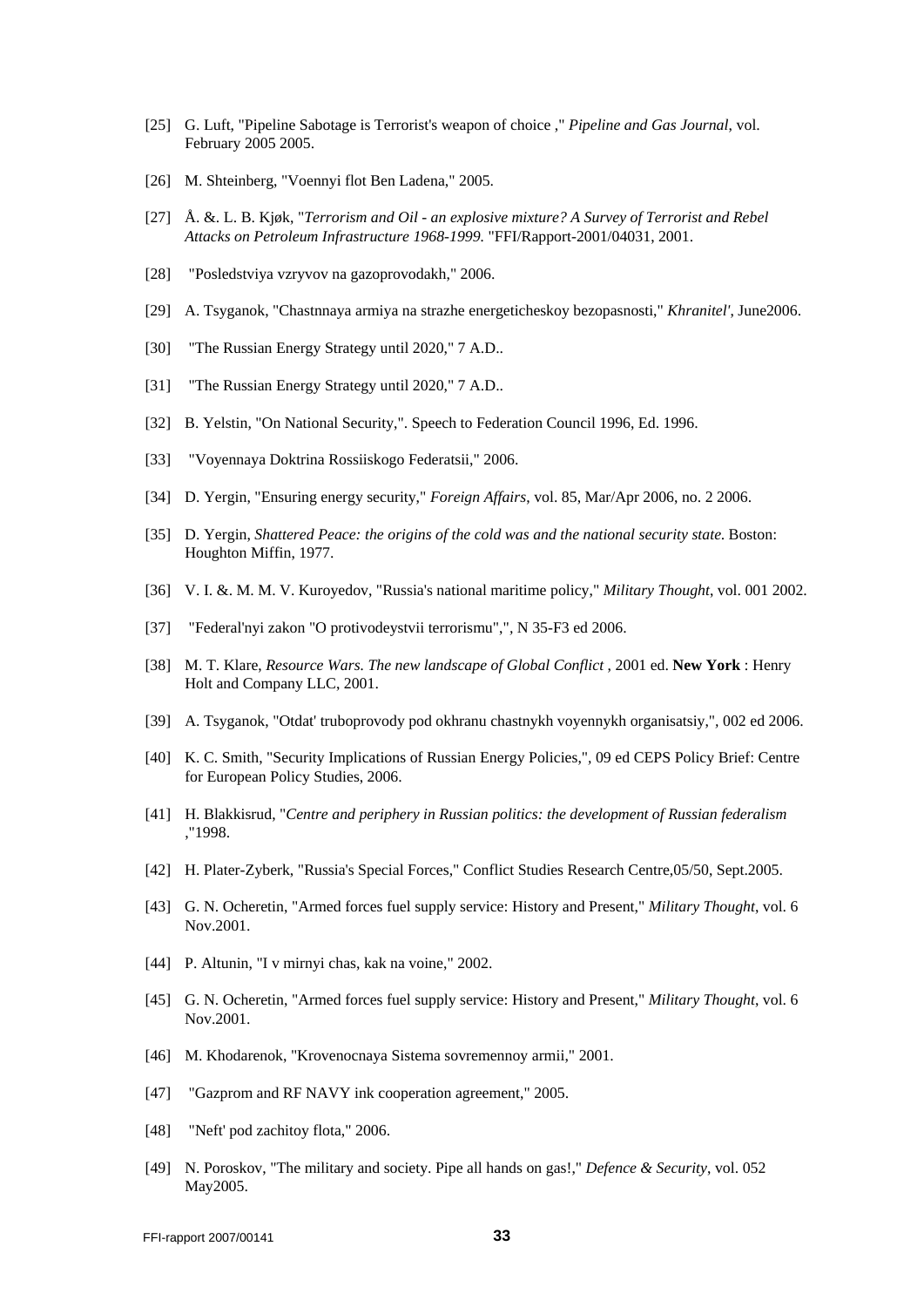- [50] M. Fredholm, "The Russian Energy Strategy & Energy Policy: Pipeline diplomacy or mutual dependence?,"*,* Russian Series 05/41 ed Defence Academy of the United Kingdom: Conflict Studies Research Centre, 2005.
- [51] N. Poroskov, "The military and society. Pipe all hands on gas!," *Defence & Security*, vol. 052 May2005.
- [52] M. Fredholm, "The Russian Energy Strategy & Energy Policy: Pipeline diplomacy or mutual dependence?,"*,* Russian Series 05/41 ed Defence Academy of the United Kingdom: Conflict Studies Research Centre, 2005.
- [53] A. Tsyganok, "Otdat' truboprovody pod okhranu chastnykh voyennykh organisatsiy,"*,* 002 ed 2006.
- [54] V. &. M. V. Myasnikov, "Ministr oborony obespechit Evropu gazom ," 2006.
- [55] V. Myasnikov, "Energoflotobezopasnost'," 2006.
- [56] A. Tsyganok, "Otdat' truboprovody pod okhranu chastnykh voyennykh organisatsiy,"*,* 002 ed 2006.
- [57] "Truba zovet. Desytaya chast' rossiiskoi nefti prinadlezhit kriminalu," 2003.
- [58] V. P. Kostov, ""OOO "Spetstransnefteprodukt": Obecpechenye bezopasnosti predpriyatyi MNPP ," *Transport i khranienie nefteproduktov*, vol. No 7, 2003 2003.
- [59] "Truba zovet. Desytaya chast' rossiiskoi nefti prinadlezhit kriminalu," 2003.
- [60] "Tryboprovodnye Oryzhye," 2005.
- [61] B. Gafutulin, "Truba ne bidet pokhozha na dushlag,"*,* 237 ed 2001.
- [62] "Minoborony i "Transnefteprodukt" stroyat armiyo budushego," 2003.
- [63] "Sergei Maslov: Intervyo prezidenta OAO AK "Transnefteprodukt"," *Neft' i Kapital*, vol. August 2003 Aug.2003.
- [64] T. Rudyk, "Strategicheskaya Magistral' prolegla cherez Sibir' ," 2005.
- [65] M. Khodarenok, "Krovenocnaya Sistema sovremennoy armii," 2001.
- [66] A. Tsyganok, "Otdat' truboprovody pod okhranu chastnykh voyennykh organisatsiy,"*,* 002 ed 2006.
- [67] "Gazprom website," 2007.
- [68] "Delivery of equipment to N Ossetia gas pipeline blast site ending," 2006.
- [69] M. Sageyeva, "Russia-Georgia gas pipeline under tight guarding," 2006.
- [70] R. L. Larsson, *Russia's Energy Policy: Security dimensions and Russia's reliability as an energy supplier* FOI Scientific Report, 2006.
- [71] C. V. Pallin, *De ryska kraftministerierna: Maktverktyg och Maktförsäkring* 2006, p. 116.
- [72] "Russian security chief says countries should unite against religious extremism," 2006.
- [73] S. Brailovskaya, "Trubnyi interes spetsslyzhb,"*,* 128 ed 2006.